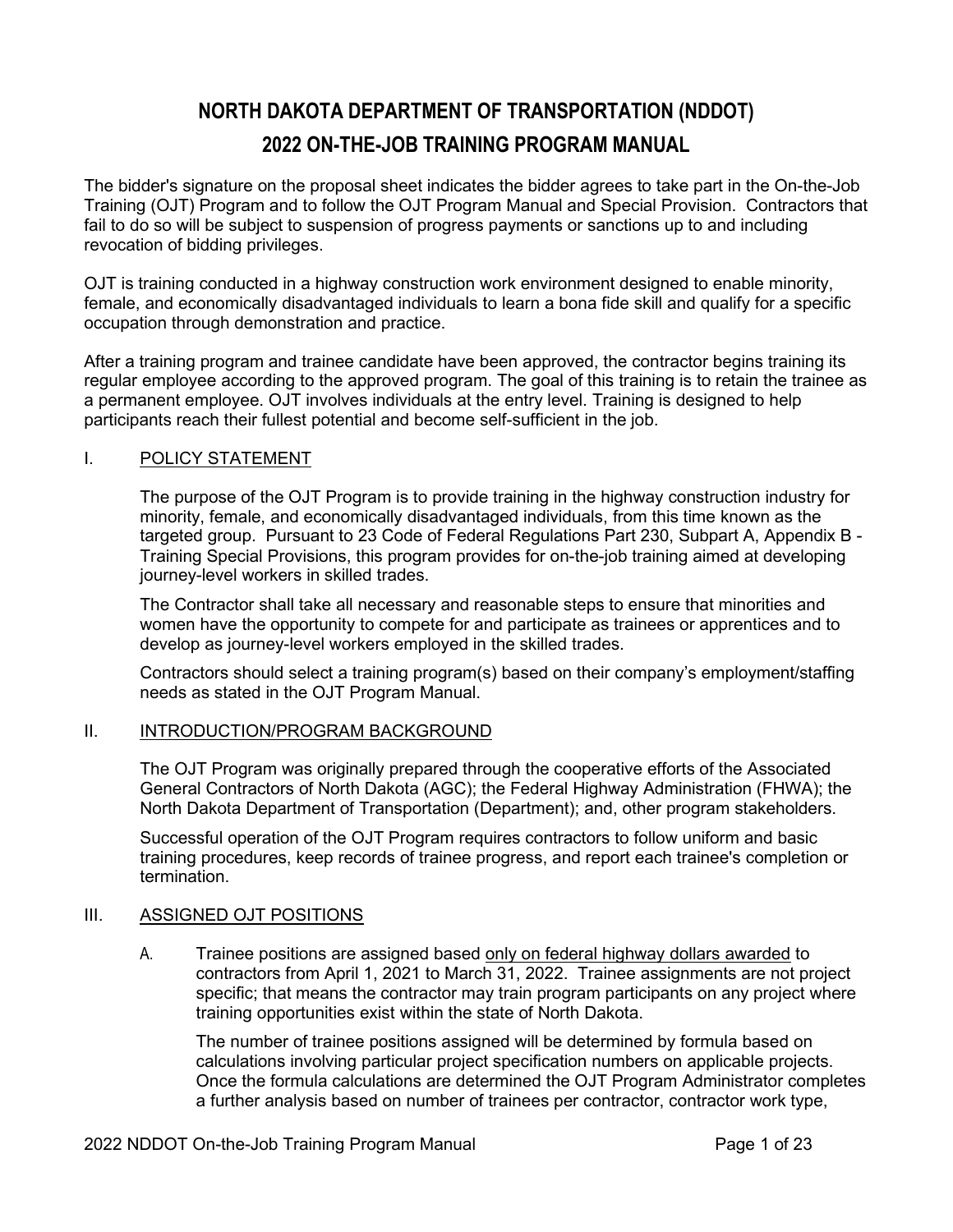location, past assignments, etc.

The types of projects NOT applicable in the calculation to assign trainee positions are:

- County-only or state-only funded projects
- Emergency relief, concrete pavement repair (CPR), electrical, rest area, signing, striping projects
- Projects subject to Tribal Employment Rights Ordinances (TERO)
- Projects not let as part of NDDOT bid openings
- B. Contractors will receive the number of positions assigned and links to resources necessary for completion of program requirements via email.
- C. The number of trainee positions assigned to each contractor will increase proportionately, as shown below, for any applicable federally funded projects awarded to them.

For all federal highway dollars awarded from April 1, 2021 to March 31, 2022:

|                      | 8,000,000 to 16,000,000  | trainee         |
|----------------------|--------------------------|-----------------|
|                      | 16,000,001 to 24,000,000 | <b>trainees</b> |
| 24,000,001 and above |                          | trainees        |

A maximum of three (3) trainee positions in a federal fiscal year will be assigned to any prime contractor regardless of dollar amount. Carryover positions from a prior construction season are not included in the three trainee maximum, e.g., a contractor with one carryover and three assigned positions may have a total four trainees.

Failure to follow this OJT Special Provision and the accompanying OJT Program Manual may result in suspension of progress payments or sanctions up to and including revocation of bidding privileges.

### IV. FUNDING

The Department will establish an OJT fund annually from which contractors may bill the Department directly for eligible trainee hours. The funds for payment of trainee hours on federal-aid projects will be made available based on 23 USC 504(e) to a maximum of \$100,000. The funds for payment of trainee hours on state-aid only projects will be allocated to a maximum of \$10,000.

### V. ONLINE RESOURCES

*OJT Program Manual:* Includes program requirements, wage rates, and curriculum: <https://www.dot.nd.gov/divisions/civilrights/docs/ojtprogram.pdf>

*SFN 60226 Request for On-the-Job Training Program and Trainee Approval*: <http://www.dot.nd.gov/forms/sfn60226.pdf>

*SFN 51023 Voucher for On-the-Job Training Program Hourly Reimbursement*: <http://www.dot.nd.gov/forms/sfn51023.pdf>

*SFN 62136 On-The-Job Training (OJT) Program Dependent Child Care Reimbursement: <https://www.dot.nd.gov/forms/sfn62136.pdf>* Davis-Bacon and Related Acts (DBRA) Handbook: <https://www.dot.nd.gov/manuals/civilrights/davisbacon.pdf>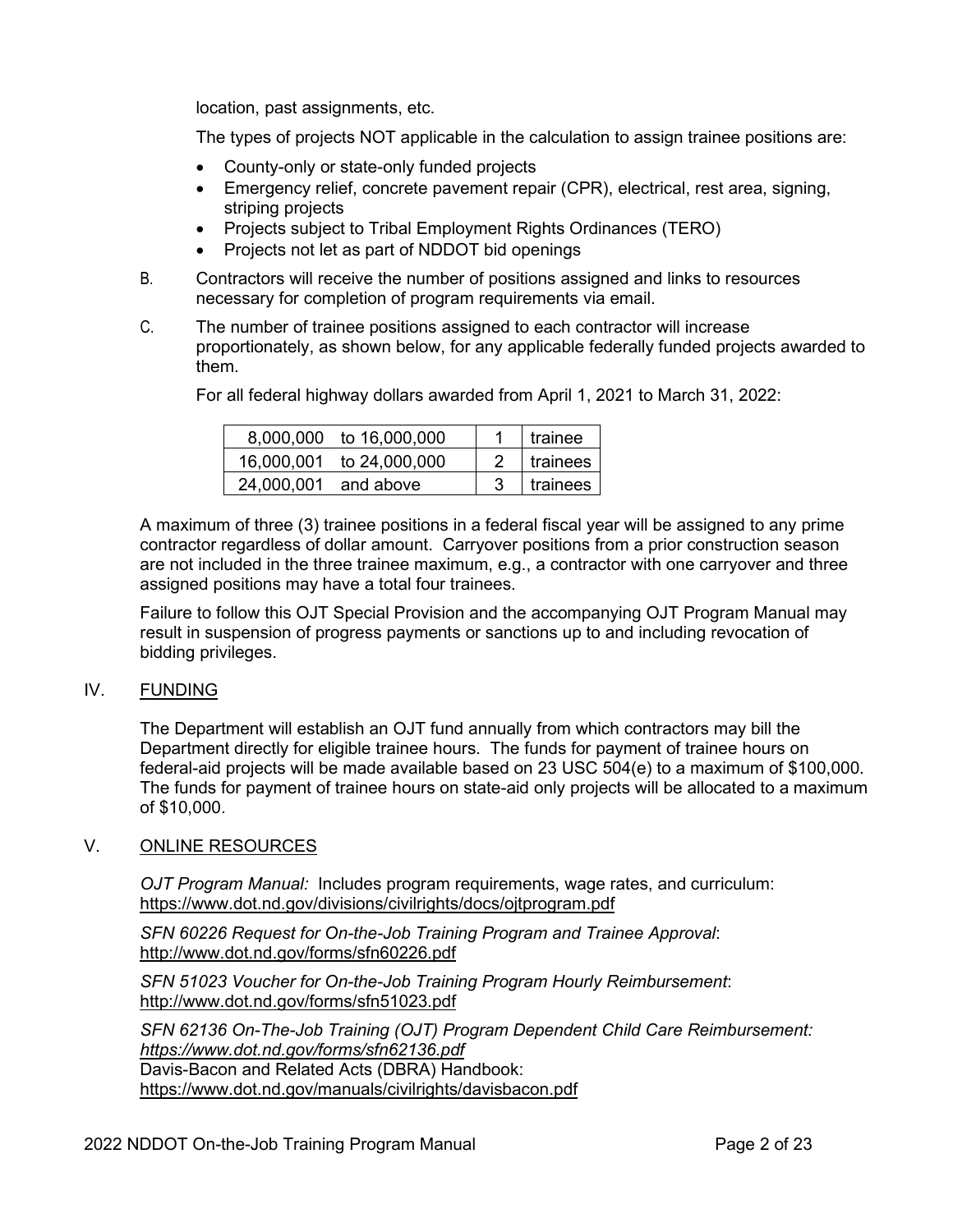### VI. APPROVALS REQUIRED

- A. Requests for Approval of Training Programs and Trainee Candidates must be submitted to Civil Rights Division (CRD). Contractors must request and receive program and trainee candidate approval in order to pay trainees less than the established Davis-Bacon wage for the job classification concerned. **No training program hours will count toward the fulfillment of an assigned trainee position or be eligible for reimbursement without prior approval.** No retroactive approval will be granted.
	- 1. Submit SFN 60226 *Request for On-the-Job Training Program and Trainee Approval* with each trainee's employment application. <http://www.dot.nd.gov/forms/sfn60226.pdf> and the pre-approved training curriculum for each trainee position assigned by April 1 or within fifteen (15) calendar days of notification of any additional position assignments.
	- 2. Submit *SFN 7857 Application for Eligibility* directly to Job Service North Dakota (JSND) for approval of an economically disadvantaged individual for participation in the OJT Program.
- B. Pre-approved curriculum: NDDOT's OJT Program Manual contains pre-approved training curriculum for a number of skilled trade positions. Contractors should select a training program(s) based on their company's employment/staffing needs.
- C. Customized curriculum: To request a training curriculum not included in the preapproved curriculum, submit a written request for approval by NDDOT and FHWA.

The request must include:

- A training curriculum, including the classification requested, minimum number of hours required, and type of training the individual will receive to achieve journeylevel worker status.
- A minimum wage scale.

If approved, each new classification must comply with the provisions specified in the OJT Program Manual. No hours worked prior to approval will be credited toward completion of the customized training program. Training programs for classifications not covered by the Davis-Bacon and Related Acts (DBRA) will be considered on a limited basis.

The contractor may commence its "customized" training as of the date of the written approval.

- D. Union apprenticeship and on-the-job training programs registered with the Bureau of Apprenticeship and Training (BAT), U.S. Department of Labor, may be used for trainee positions assigned under the OJT Program, provided the trainees or apprentices are minority, female, or economically disadvantaged. Nonminority males not certified as economically disadvantaged may only be used when the contractor has requested and received approval, from the Department, for additional trainee positions. The apprenticeship indenture agreements serve as the trainee's job application and must be provided prior to any hours being credited toward OJT Program completion.
- E. Power Equipment Operators:

The contractor may train an individual on a combination of equipment if each piece of equipment falls within the same groups of power equipment operators identified in the training curricula (groups 1-3 and groups 4-6). These power equipment operator groups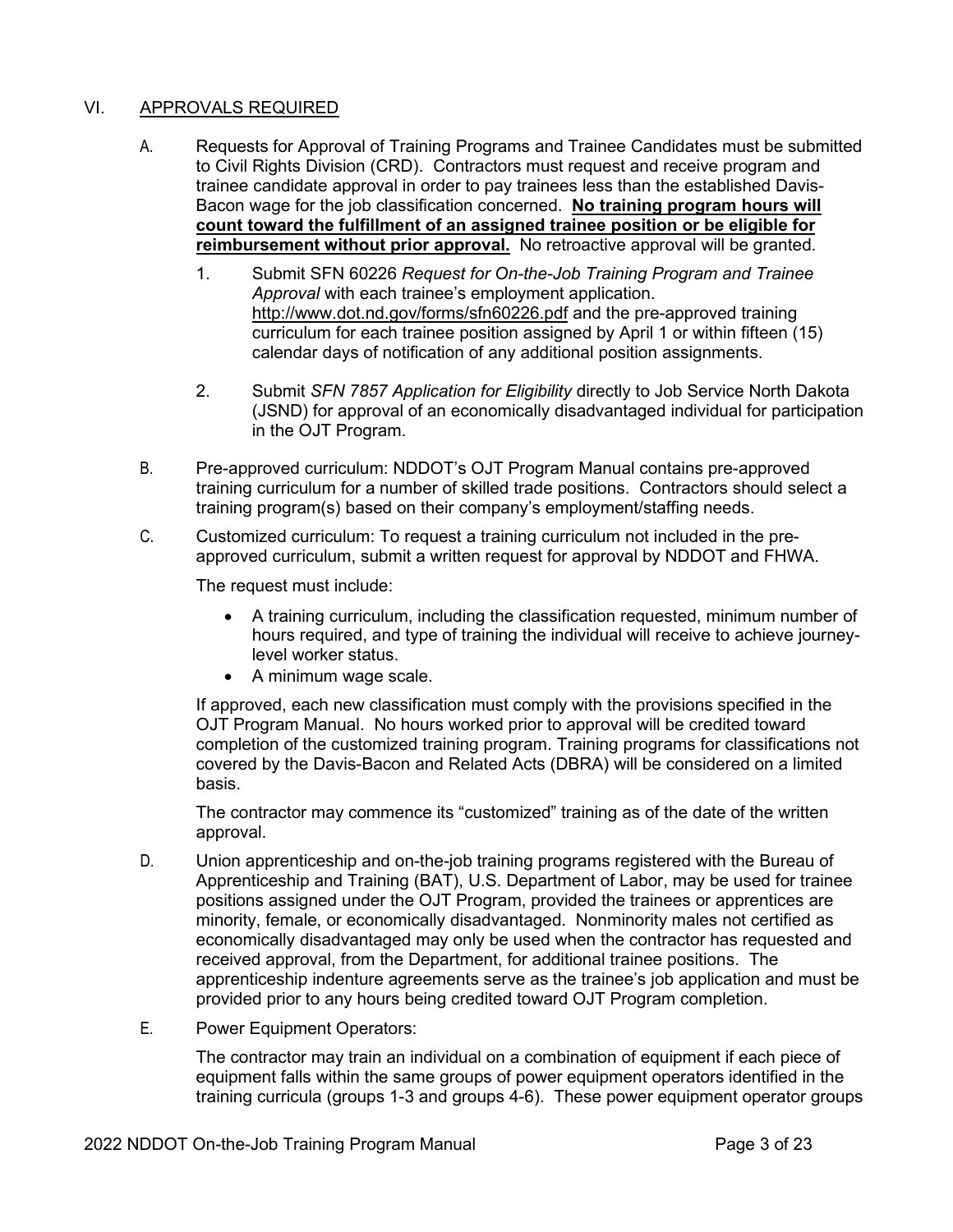are referenced to the federal DBRA wage rates contained in the contract proposal. As an example, a "utility operator" may receive training on a broom, a front-end loader less than 1½ cubic yards, or other piece of equipment that is used around a paver if each piece falls within either groups 1-3 or groups 4-6. When multiple wage rates apply, the trainee's wage will be based on the equipment being operated at the time or on the highest of the applicable wage rates.

Use of the classification "pickup machine operator (asphalt dump-person)" as a group 4 power equipment operator is considered standard industry practice. The classification is defined as: "Operates the controls on the pickup machine that runs in front of the paver, trips the levers on the dump trucks, and balances the loads for the paver. The pickup machine operates on similar principles as a shouldering machine."

F. Contractors not qualifying for the OJT Program, or contractors desiring to train more than the allotted number of trainees, may apply to the Department for additional trainee positions. Approval of additional positions will be at the sole discretion of the Department. The Department will take into consideration whether there is enough work for the trainee to successfully complete the curriculum and whether the contractor will be exceeding the allowable ratio of trainees to journey-workers (generally considered to be one trainee or apprentice to every three to five journey-workers).

The additional positions may be filled by individuals outside of the targeted groups. The contractor may pay the reduced training rates to additional trainees outside of the targeted groups but will not receive hourly reimbursement for any individuals who are outside the targeted groups.

G. Trainees must reside in North Dakota during the period they are training in an approved program. Requests for trainees that live just across ND state lines will be reviewed on a case-by-case basis and are not guaranteed to be approved.

### VII. NDDOT'S RESPONSIBILITIES

- A. The NDDOT OJT supportive services (OJTSS) consultant will monitor excerpts from the weekly certified payrolls or LCP Tracker for NDDOT projects submitted with the monthly vouchers for reimbursement. On contracts where certified payrolls are not required and not available for supporting documentation, contractors may enter trainee wages, hours in training, and the project control number(s) (PCN) in a spreadsheet to support their reimbursement vouchers. In this case, contractors should work with OJTSS to assure that all information required for payment is provided.
- B. The OJTSS will do a preliminary review of any Daycare Reimbursement Forms and make recommendations to CRD on approvals. CRD approves any reimbursements and the OJTSS will process any payments. OJTSS tracks funds available/expended in order to stay within the limit of available funds that season/year. OJTSS Daycare reimbursements are made using OJTSS funding, which may be limited or unavailable year to year.
- C. The OJTSS consultant will assess when the trainees have completed the specified number of hours and their wages are increased accordingly. The OJTSS consultant will also assure that applicable fringe benefits are paid either directly to the trainees or for the trainee into approved plans, funds, or programs.
- D. The OJTSS consultant is charged with visiting trainees and monitoring their progress under the OJT Program. To facilitate the on-site visits, the OJTSS consultant will contact contractors for the location of the trainees weekly.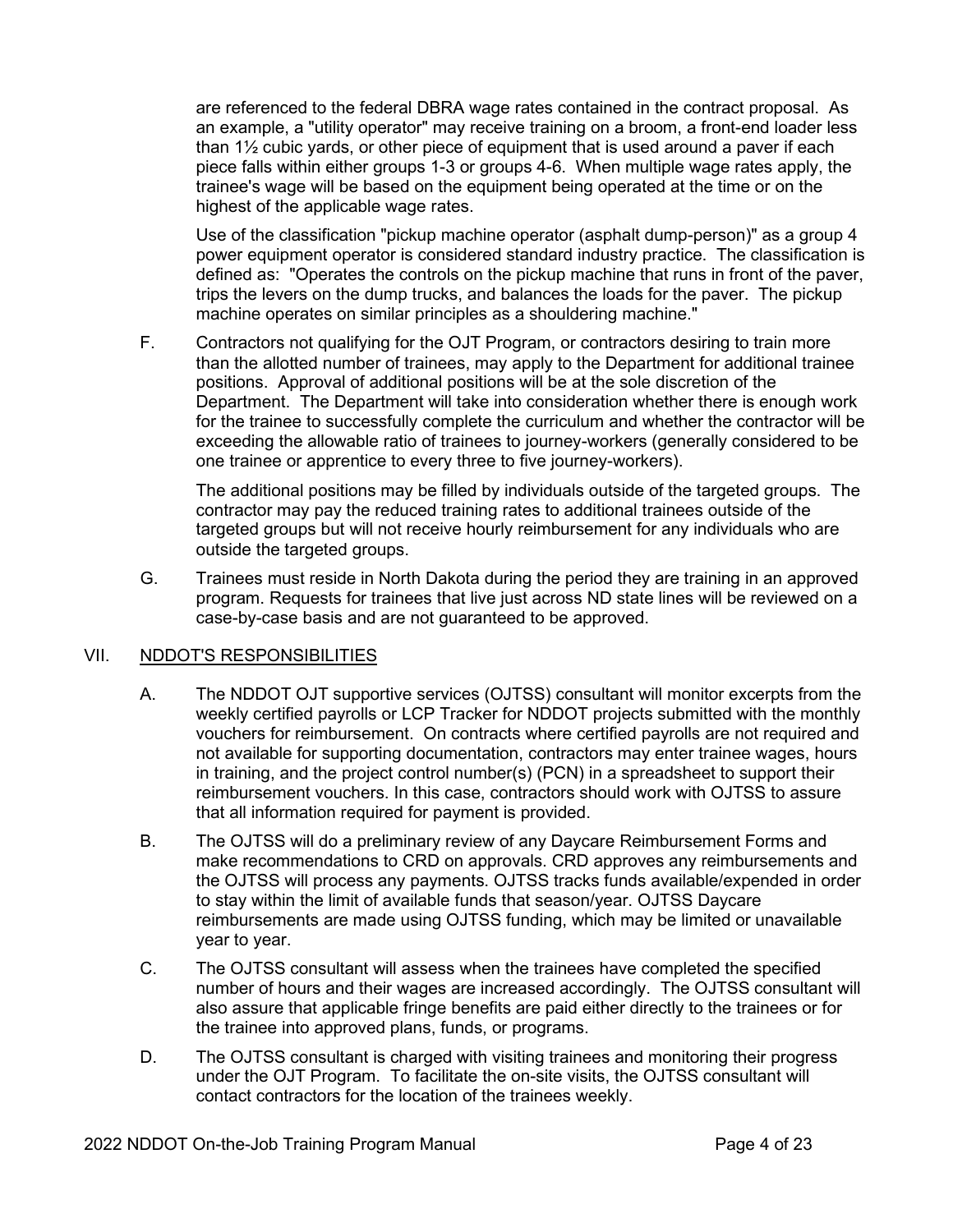### VIII. CONTRACTOR'S RESPONSIBILITIES

- A. Consistently demonstrate efforts to recruit, hire, and train candidates for the OJT Program.
- B. Assign each trainee to a particular person–either a supervisor or an employee proficient in the skills to be trained–who shall see that the trainee is given timely, instructional experience. This person must be familiar with the OJT Program, keep proper records, and ensure completion of the required training hours in accordance with the training curriculum.
- C. Appoint a company employee who will be available and responsive to weekly contacts by the OJTSS consultant. OJTSS monitors the status of assigned trainee positions (e.g., program and trainee approvals, trainees' progress, etc.). The OJTSS consultant will contact the individual listed on the company's approved SFN 60226 Request for OJT Trainee Approval. This person must reply to communications from the Department and the OJTSS consultant in a timely manner.
- D. Make trainees available to the OJTSS consultant for at least two on-site visits during the construction season.
- E. Make the trainer and project superintendent available to the OJTSS consultant for at least two on-site visits each construction season.
- F. Make trainees aware they are formally enrolled in the OJT program.
- G. Inform trainees on availability of Daycare Reimbursement Program while in an approved training curriculum and assist them with completing the required paperwork, if applicable.
- H. Identify trainees on the payroll excerpts, for example: "grp. 4 roller operator trainee." This includes trainees in job classifications not covered by DBRA. Handwritten notes are appropriate for identification.
- I. Notify the Department when a trainee completes the number of hours required to graduate from the OJT Program. The Department will issue the trainee a confirmation letter as proof of the graduate's successful training program completion.
- J. Notify the Department to "propose graduation" or discontinue the training period of a trainee who has completed 90% or more of their hours and thereafter advance the trainee to journey-worker status.
- K. Elect to upgrade proficient trainees from one power equipment operator group or truck driver group to another, with the approval of CRD. Fewer hours are required to complete the upgraded position.

Minimum number of hours required:

Power Equipment Operator Groups 4-6 to Groups 1-3 = 400 hrs. Class C Truck Driver to Class B = 200 hrs. Class B Truck Driver to Class A = 200 hrs.

Depending on the variety of experience the trainee has gained under the previous curriculum, the difference in the hours may be deducted from the actual operation of the piece of equipment or truck. The contractor will need to review the trainee's past performance in order to make this determination.

K. May hire commercial driver's license (CDL) holders as truck driver trainees. Those having over-the-road driving experience, with little or no highway construction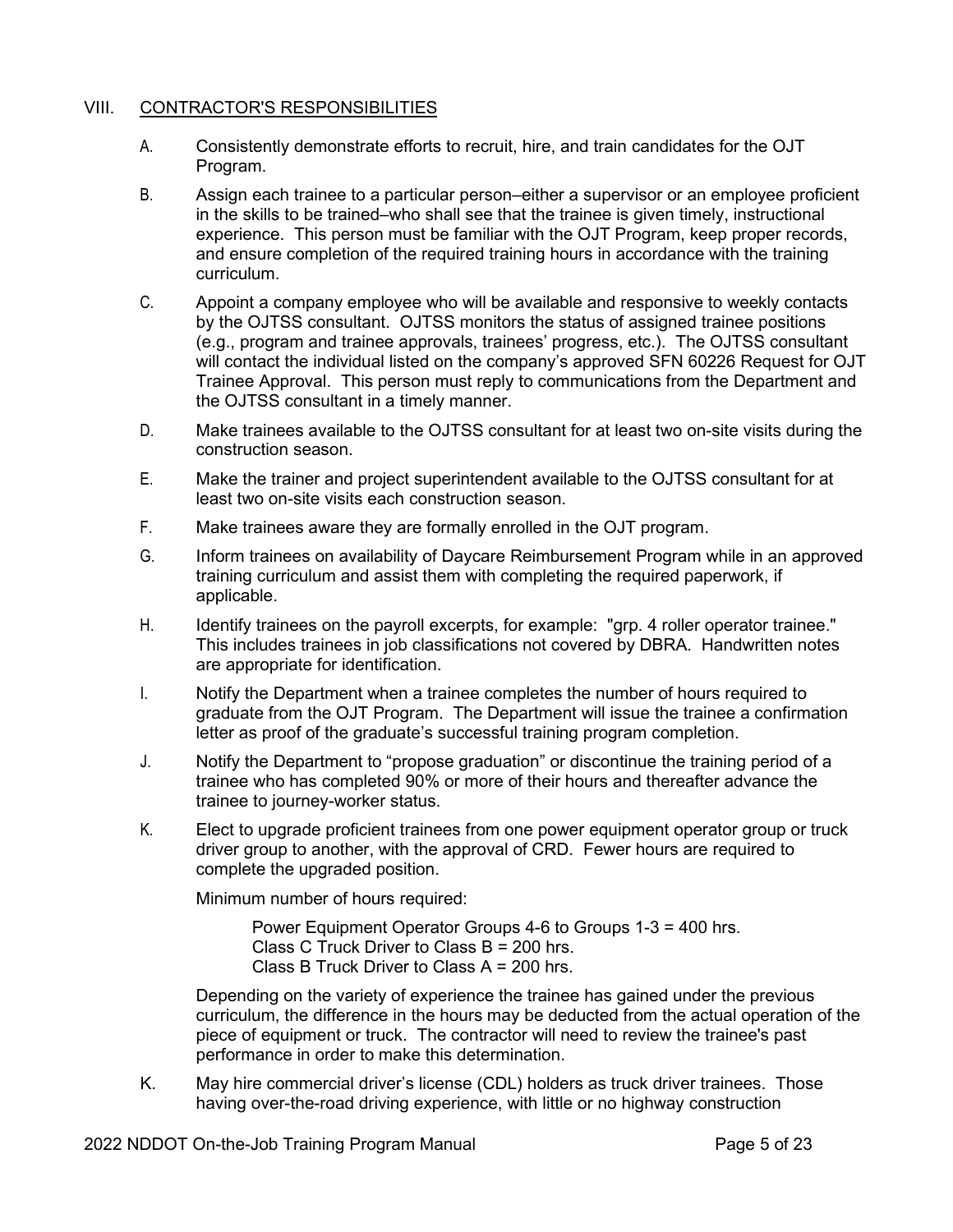experience, may be considered to have completed the Class C truck driver training curriculum and, therefore, are eligible to be upgraded to a Class B truck driver trainee, with the approval of CRD.

- L. May transfer trainees from one project to another in order to complete the OJT Program. If transfers are made, CRD must be notified and provided with the name of the trainer. The training hours will count toward overall OJT Program completion.
- M. May train trainees on municipal, private, or other non-highway work. These training hours must be paid at the OJT minimum wage scale to count toward their OJT Program completion; however, no program reimbursement will be made for those hours.
- N. May delegate or reassign trainee positions to subcontractors, with the acceptance of the subcontractors and the approval of CRD. The prime contractor must verify that the trainee will be able to accumulate enough hours to complete his or her training program. If approved, the subcontractor must obtain training program and trainee approval from CRD before the trainee begins work under the OJT program. Program reimbursement will be made directly to the prime contractor. The trainee position will remain the responsibility of the prime contractor.
- O. May use trainees on projects subject to TERO requirements as part of the core crew. The training hours will count toward overall OJT Program completion; however, no program reimbursement will be made for those hours unless it is a NDDOT let project.
- P. May not use one trainee to simultaneously fill multiple trainee positions
- Q. May use a trainee on a piece of equipment in groups 1-3 or groups 4-6 for one assigned trainee position, then once that trainee has completed the program, the trainee may be trained on a different piece of equipment in groups 1-3 or groups 4-6 to fulfill a second assigned trainee position. When a trainee is used for a second time within a group, the contractor must pay that trainee at the higher wage rate as described in paragraph B under Wage Rates (page 8).

#### IX. CLASSROOM TRAINING

A. Classroom training may be used to train employees. Each classroom training curriculum must be pre-approved by CRD if the contractor wishes to count the classroom hours as training hours and be reimbursed.

Submit a proposed classroom training curriculum to CRD for approval. Define the type of training the individual will receive, classroom training curriculum, and the minimum number of hours required. The Department will determine the number of hours of credit each trainee will receive toward their training. No retroactive approval will be granted.

- B. Contractors will be reimbursed for classroom training hours after the trainee has completed 80 hours of work on highway construction projects.
- C. Reimbursement for classroom training will be limited to 60 hours per trainee per construction season. Reimbursement for classroom training required under the NDDOT Transportation Technician Qualification Program will be at the NDDOT discretion.
- D. The minimum wage scale to be used for classroom training will be that of the first federal-aid highway construction project on which the trainee will be employed. If the trainee is already employed on a federal-aid highway construction project, the trainee will be paid in accordance with the minimum wage scale applicable to that project. However, if the first project on which the trainee will be employed is a state funded only contract, the minimum wage scale to be used for the classroom training will be that of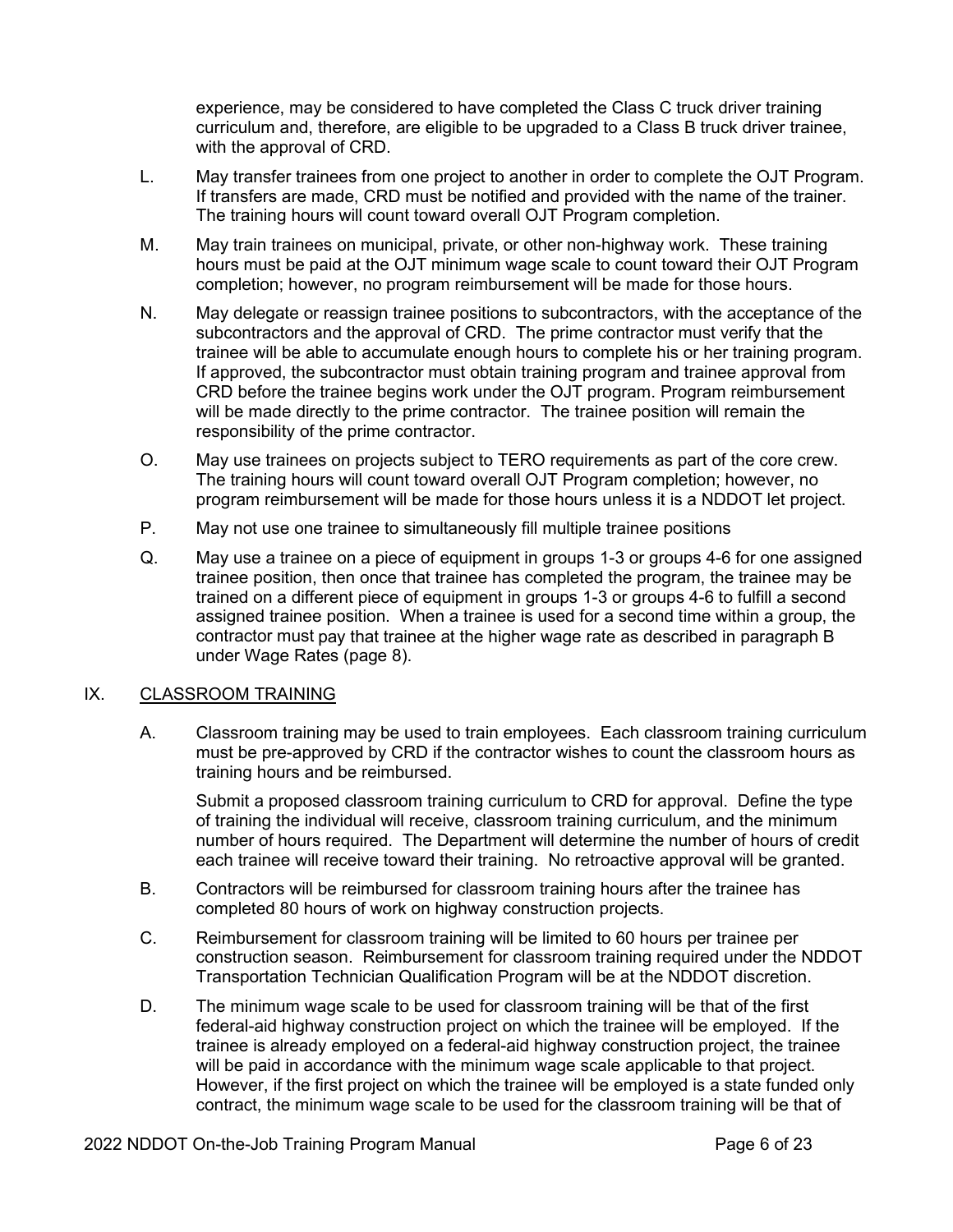the appropriate DBRA wage in effect at the time of award of the state funded contract.

### X. WAGE RATES

- A. When the contractor is submitting the trainee's hours toward training program, wages paid shall in no case be less than that of those stated in the approved curriculum. A trainee working on a state funded only project, must be paid the DBRA wage rate in effect at the time of award for the type of work the trainee is performing as a trainee.
- B. The minimum wage rates shall not be less than 80% of the journey-worker rate for the first two quarters of training, 85% of the journey-worker rate for the third quarter, and 90% of the journey-worker rate for the fourth quarter.
	- Under the power equipment operator training curricula only, once a trainee has completed a training curriculum in either groups 1-3 or groups 4-6, the contractor may enroll the trainee in another training curriculum on a different piece of equipment in either groups 1-3 or groups 4-6.
	- The minimum wage rate under the trainee's second program shall not be less than 85% of the journey-worker rate for the first two quarters of training, 90% of the journey-worker rate for the third quarter, and 95% of the journey-worker rate for the fourth quarter.
	- For the purpose of the OJT Program, a quarter is 25% of the hours the trainee works toward completion of their approved program. The first two quarters of a 550-hour training curriculum would end after 275 hours, the third quarter after 138 hours, and the fourth after 137 hours.
- C. At any time hours are being attributed toward the completion of the approved training program, trainees shall be paid full fringe benefit amounts, where applicable, in accordance to DBRA requirements.
- D. At the completion of the OJT Program, the trainee shall receive the wages of a skilled journey-worker.

#### XI. RECRUITMENT AND SELECTION

A. Prerequisites:

Trainees must possess basic physical fitness for the work to be performed, dependability, willingness to learn, ability to follow instructions, and an aptitude to maintain a safe work environment. Trainees must be a North Dakota resident during their training program.

B. Licenses:

Truck driver trainees must possess appropriate driver permits or licenses for the operation of Class A, B, and C trucks. When an instructional permit is used in lieu of a license, the trainee must be accompanied by an operator who:

- 1. Holds a license corresponding to the vehicle being operated;
- 2. Has had at least one year of driving experience; and
- 3. Is occupying the seat next to the driver.
- C. Recruitment:
	- 1. Place notices and posters setting forth the contractor's Equal Employment Opportunity (EEO) Policy and the availability of the OJT Program in areas readily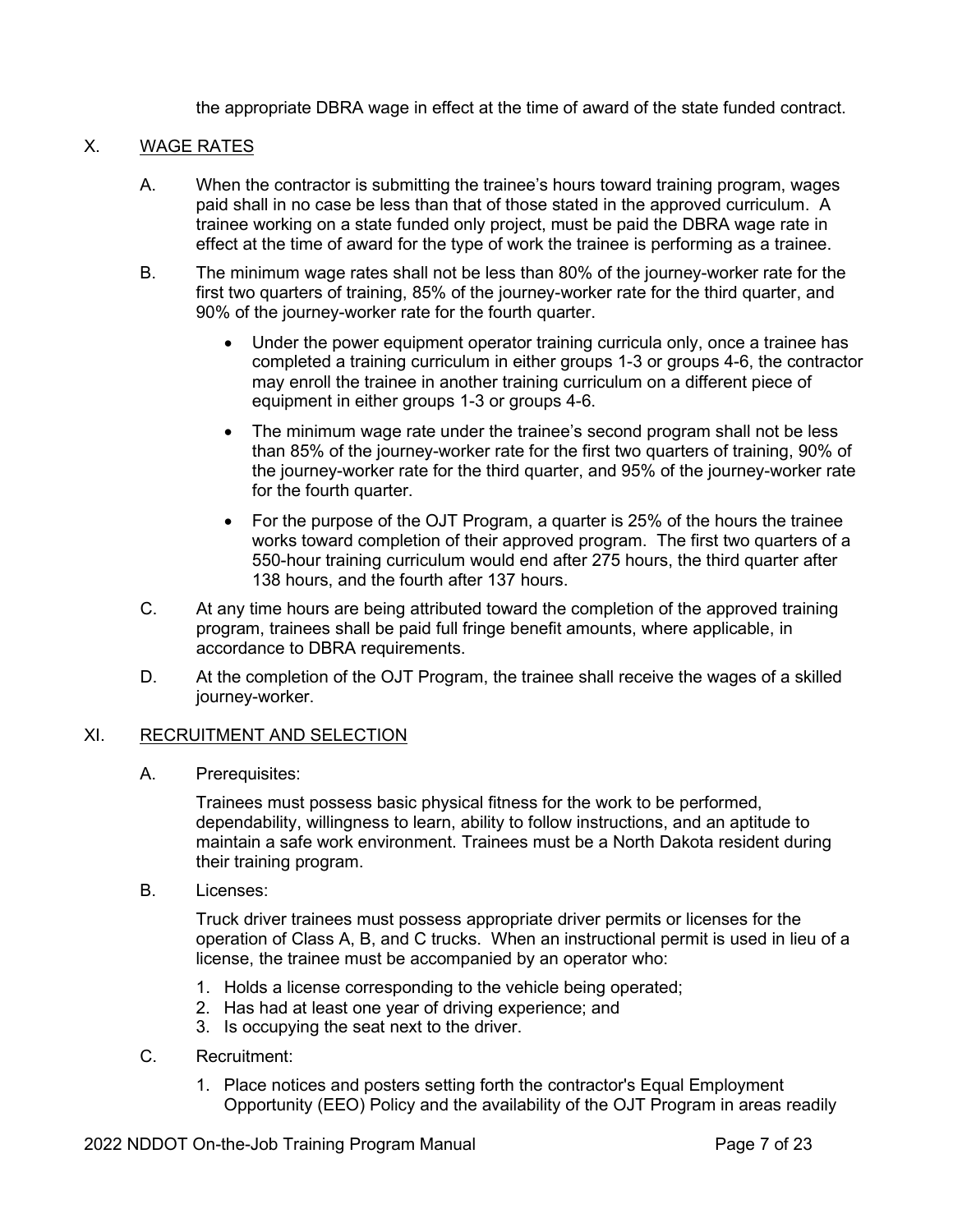accessible to employees, applicants for employment, and potential employees.

- 2. Employ members of the targeted group (minority, female, or economically disadvantaged individuals) for all trainee positions assigned in accordance with the OJT Program. Additional positions requested by the contractor may be filled by individuals outside of the targeted groups.
- 3. Conduct systematic and direct recruitment through public and private employee referral sources.
- 4. Screen present employees for upgrading to higher skilled crafts. A present employee may qualify as a trainee; however, no work hours will be reimbursed or counted toward program completion prior to training program and trainee approval by CRD.
- D. Selection:
	- 1. Hire and enroll OJT trainee candidates who qualify as an individual in the targeted group.
	- 2. Select a training program(s) based on their company's employment/staffing needs.
	- 3. Individuals in the targeted group having experience in the selected curriculum may be eligible to participate in the OJT Program providing they:
		- are not or have not been journey-workers in the selected curriculum, and/or
		- have not been previously trained in the selected curriculum.
	- 4. Non-minority males who are economically disadvantaged must obtain written certification from Job Service North Dakota (JSND) to qualify for the OJT Program. Contractors wishing to hire and enroll economically disadvantaged candidates must provide JSND's certification along with SFN 60226 and the employment application when requesting trainee approval.
		- JSND is the only agency that may certify an individual as economically disadvantaged. If JSND refers the candidate to the contractor, written certification under this category will be provided to the contractor at the time of the interview.
		- Any person wishing to obtain this certification must apply to JSND and complete the Workforce Investment Act Program's Application for Eligibility (SFN 7857). A contractor recruiting a candidate who may qualify must contact the Workforce Investment Act Program Manager at JSND. JSND contacts are also online: [http://www.dot.nd.gov/divisions/civilrights/docs/jobservice-workforce-invest](http://www.dot.nd.gov/divisions/civilrights/docs/jobservice-workforce-invest-contacts.pdf)[contacts.pdf](http://www.dot.nd.gov/divisions/civilrights/docs/jobservice-workforce-invest-contacts.pdf)
- E. Daycare Reimbursement Program:

Approved trainees may apply for the OJT Daycare Reimbursement Program and be eligible for up to \$3,500 in reimbursement of daycare costs. The trainee must be the legal primary custodial guardian of the dependent(s) they are requesting reimbursement for. Dependent(s) must reside at the same address as the trainee for more than 50% of the calendar year. Proof of cost and other documentation will be required to be submitted with the OJT Dependent Child Care Reimbursement Form.

• Availability of program and eligible funds depending on funding from FHWA each year.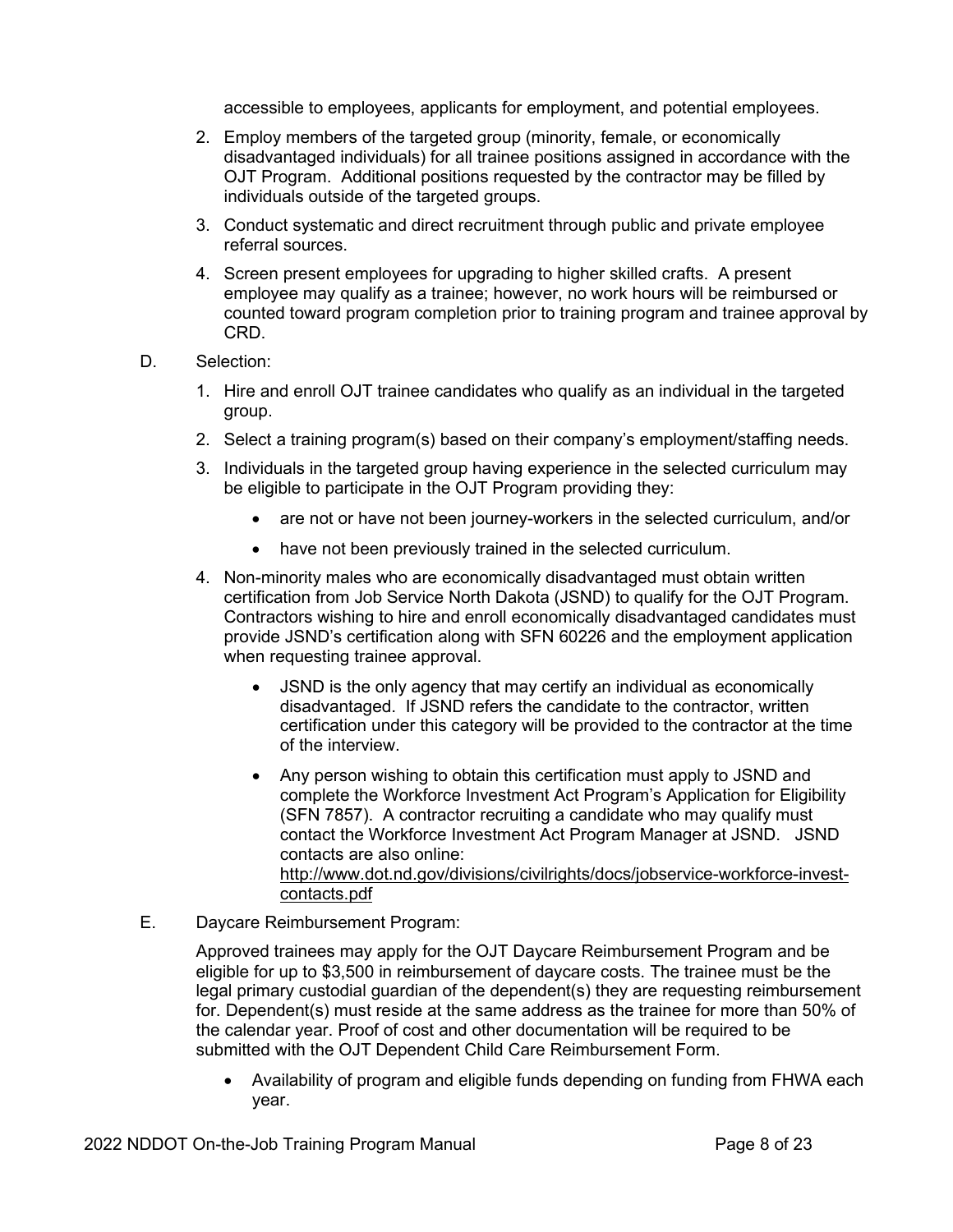- Once funds for the program year have been expended no further reimbursements are available.
- W-9 will be required prior to any reimbursement.
- Only daycare services provided during the dates/times the trainee is being trained in their approved OJT program will be reimbursed.

### XII. BASIS OF PAYMENT

- E. Contractors will be paid \$4.00 for each hour of training in accordance with the OJT Program Manual.
- F. Reimbursement will be made directly to the contractor. Complete [SFN 51023 Voucher](https://www.dot.nd.gov/forms/sfn51023.pdf) [for On-the-Job Training Program Hourly Reimbursement](https://www.dot.nd.gov/forms/sfn51023.pdf) for each trainee. LCPtracker must be utilized on NDDOT projects for reporting certified payrolls. The OJTSS consultant will be verifying hours submitted on NDDOT projects through this online reporting system. For non-NDDOT projects the firm must attach excerpts from the weekly certified payrolls showing the trainee's hours, rate of pay, and how applicable fringe benefits were paid. Vouchers without excerpts from payrolls will not be paid until the excerpts are provided. If the excerpts from the payrolls are not provided within one week, the voucher will not be paid and the trainee's hours will not be credited toward completion. <http://www.dot.nd.gov/forms/sfn51023.pdf>
- G. On contracts where certified payrolls are not required and not available for supporting documentation, contractors may enter trainee wages, hours in training, and the project control number(s) (PCN) in a spreadsheet to support their reimbursement vouchers. In this case, contractors should work with OJTSS to assure that all information required for payment is provided.
- H. Submit completed vouchers to CRD for approval and processing by the fifteenth  $(15<sup>th</sup>)$ calendar day of every following month the trainee is employed under the OJT Program.

Regardless, all vouchers for trainee hours worked on state funded only projects from July 1 to June 30 must be received by CRD no later than July 15 in order to be reimbursed. All vouchers for trainee hours worked on federally funded projects from October 1 to September 30 must be received by CRD no later than October 15 in order to be reimbursed. This is due to state and federal end-of-the-year budget fiduciary requirements.

### XIII. FAILURE TO PROVIDE THE TRAINING OR HIRE THE TRAINEE AS A JOURNEY-WORKER

- A. The contractor is required to consistently demonstrate efforts to recruit, hire, and train candidates for the OJT Program.
- B. If the contractor does not show in a timely manner good faith efforts to recruit, hire, and train candidates in the targeted group, the Department may withhold progress payments
- C. If payments have been made, the Department will deduct the amount paid from the contractor's progress payment.
- D. No payment shall be made to a contractor for failure to provide the required training or failure to hire the trainee as a journey-worker when such failure is caused by the contractor and evidences a lack of good faith on the part of the contractor in meeting the requirements of this OJT Program Special Provision.
- E. Hiring a trainee to begin training as soon as feasible after start of work is evidence of a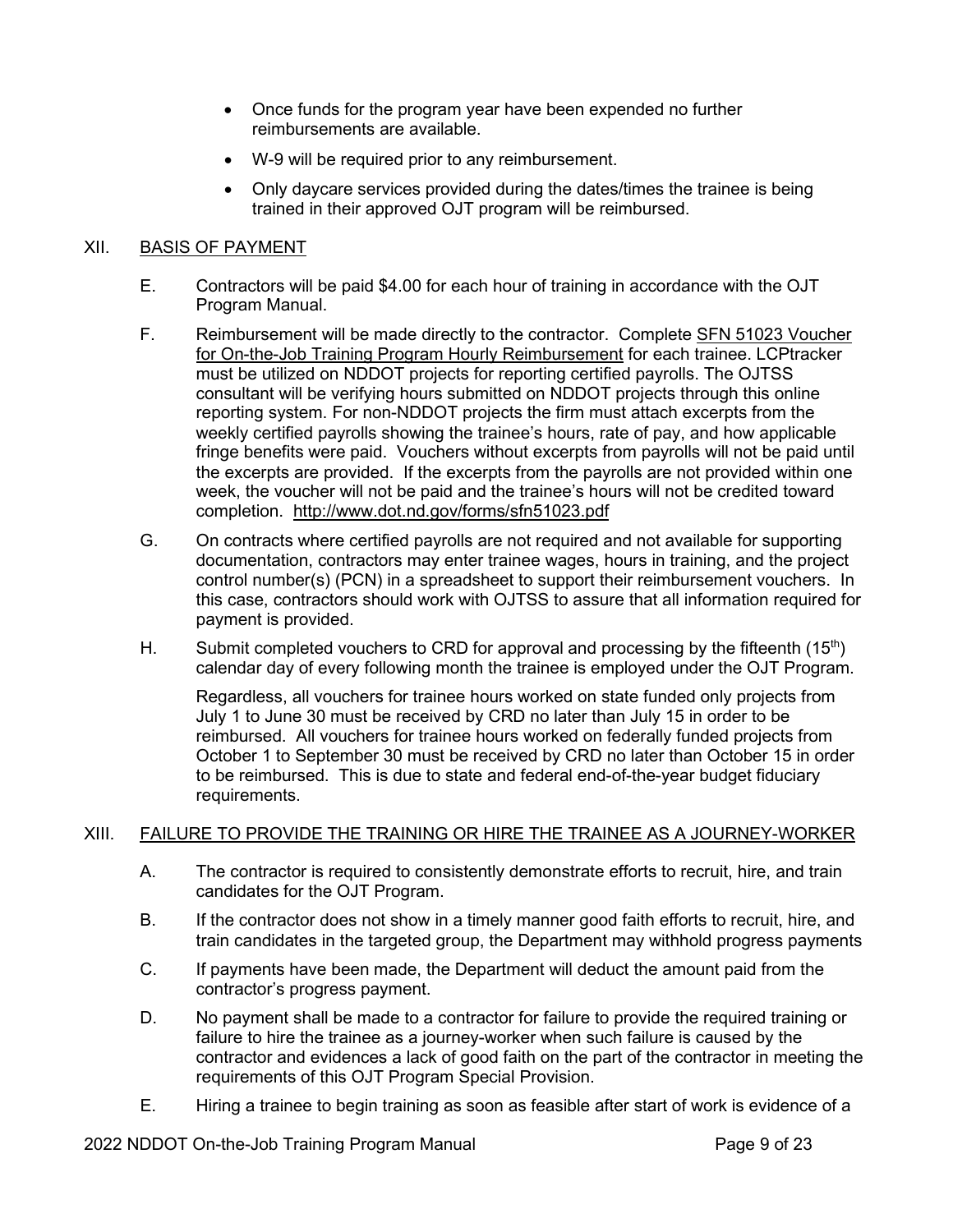contractor's good faith efforts to comply with the OJT Program requirements. Additional evidence supporting a contractor's good faith efforts would be to keep the trainee employed as long as training opportunities exist in the approved work classification or until the trainee has completed his or her training program.

F. It is not required that all trainees be employed for the entire length of the construction season. A contractor will have fulfilled its responsibilities under this OJT Special Provision if it has provided acceptable training to the number of trainees assigned.

### XIV. UNFILLED OR INCOMPLETE TRAINEE POSITIONS

- A. By October 1, provide written explanation of the firm's good faith efforts for unfilled or incomplete trainee assignments to CRD. CRD will decide, on a case-by-case basis, whether to carry the assigned positions over to the next construction season.
- B. Positions carried over from the previous construction season must be among the first positions filled at season startup. To notify CRD of the trainee's rehiring, submit *SFN 60226 Request for On-the-Job Trainee Approval*, marking 'Check if Carryover Trainee' in the Approved Training Program section of the form. There is no need for the training position or a returning trainee to be re-approved.
- C. Sanctions, up to and including revocation of bidding privileges, may be imposed on the contractor for failure to provide sufficient explanation and documentation for reasons assigned trainee positions when unfilled or incomplete.

### XV. DEFINITIONS

Carryover Position: Incomplete trainee position carried forward from a prior program year.

Carryover Trainee: Trainee scheduled to continue training hours under prior year's approved program.

Civil Rights Division (CRD): NDDOT's Civil Rights Division administers the NDDOT On-the-Job Training Program.

Good Faith Efforts: Documentation supporting a contractor's efforts to fulfill the program requirements, e.g., new hires list, advertising examples/locations, current employees reviewed for upgrades, etc.

Journey-worker: A worker employed in a trade or craft who has attained a level of skill, abilities, and competencies recognized within the industry.

OJT Supportive Services (OJTSS): Department contractor providing in-person oversight, support, and guidance to contractors and trainees to increase the effectiveness of approved training programs.

Trainee: A person who receives training through an apprenticeship program or other FHWA approved program.

Trainer/Supervisor: Contractor's employee assigned to train, supervise, and support a trainee.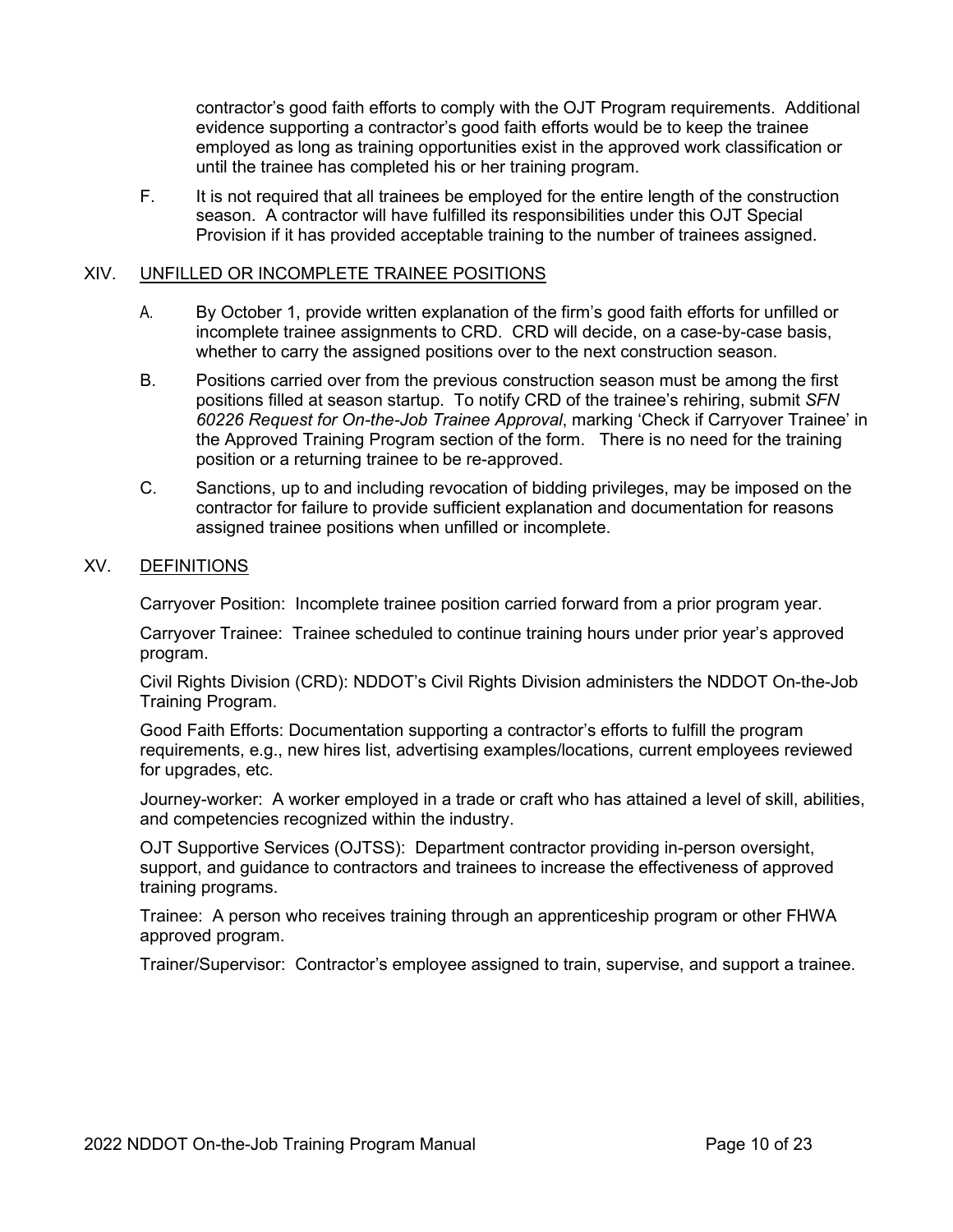# **Job Service North Dakota Workforce Investment Act Contacts**

The economically disadvantaged certification in the North Dakota Department of Transportation On-the-Job Training Program can only be obtained from Job Service North Dakota (JSND). Written certification of individuals under this category can be provided to the contractor at the time of the interview if the applicant is referred by JSND. Any person wishing to obtain this certification must apply to JSND and complete the *Application for Eligibility (SFN 7857)*. This certification must be provided to the Civil Rights Division with the other required information as part of the approval process for trainees. A contractor that has an individual who may qualify must contact the Workforce Investment Act Program Manager, at JSND. Contact JSND at 701-328-2858, TTY Relay ND 800-366-6888

### **ND TRIBAL EMPLOYMENT RIGHTS OFFICE (TERO) CONTACTS**

| <b>Tribe</b>                     | <b>Contact</b>       | <b>Phone Number</b> |
|----------------------------------|----------------------|---------------------|
| <b>Three Affiliated Tribes</b>   | <b>Charles Foote</b> | 701-627-3634        |
| <b>Spirit Lake Nation</b>        | <b>Shelly Luger</b>  | 701-230-4642        |
| <b>Standing Rock Sioux</b>       | Anna Cotanny         | 701-854-7295        |
| Turtle Mountain Band of Chippewa | Jim Parisien         | 701-477-2662        |
| Turtle Mountain Band of Chippewa | <b>Sherry Baker</b>  | 701-477-2663        |

**Updated November 1, 2021**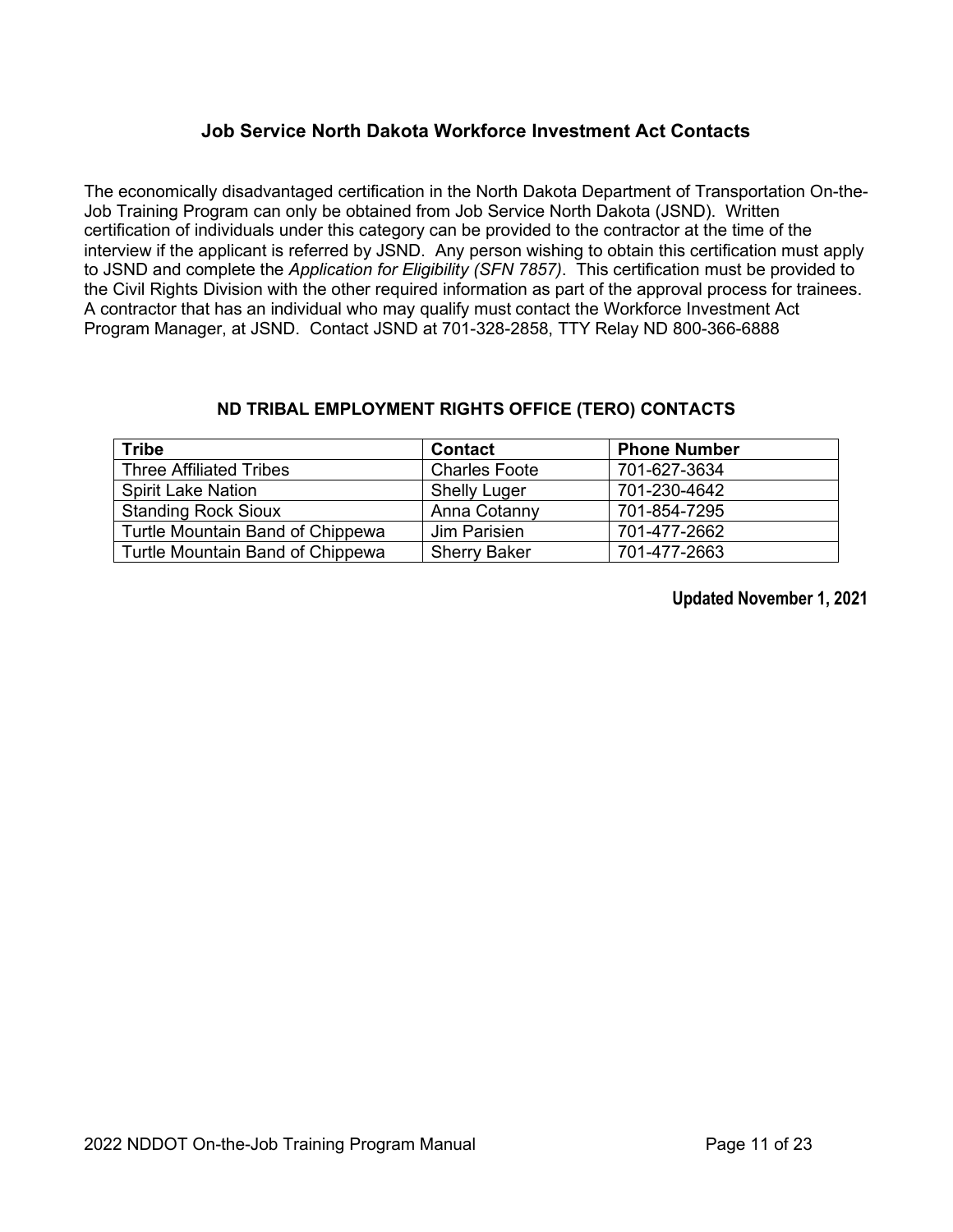# **Preapproved Training Curricula**

# **TRAINING CURRICULUM**

### **POWER EQUIPMENT OPERATOR (Groups 1 through 3)**

| 1. | Orientation | HUUKS                                                               |      |
|----|-------------|---------------------------------------------------------------------|------|
|    | a.          | Observation of the company's general construction                   |      |
|    | b.          |                                                                     |      |
|    | C.          |                                                                     |      |
|    | d.          |                                                                     |      |
| 2. |             | Care and Maintenance                                                |      |
|    | a.          |                                                                     |      |
| 3. |             | Operation of Equipment                                              |      |
|    | a.          |                                                                     |      |
|    | b.          |                                                                     | .286 |
|    |             | <b>TOTAL</b><br>The minimum wage rate* under this program shall be: | 550  |

80% of the journey-worker rate for the first two quarters of training (275 hours) 85% of the journey-worker rate for the third quarter of training (138 hours) 90% of the journey-worker rate for the fourth quarter of training (137 hours)

Once a trainee has completed a training program in groups 1-3, the contractor may enroll the trainee in another training program on a different piece of equipment in groups 1-3. The minimum wage rate\* under this program shall be:

85% of the journey-worker rate for the first two quarters of training (275 hours) 90% of the journey-worker rate for the third quarter of training (138 hours) 95% of the journey-worker rate for the fourth quarter of training (137 hours)

The actual training will vary, in most instances, from this approximate breakdown because of the type of construction the contractor has under contract, the stage of construction when the trainee is taking this basic course, and other similar circumstances. However, the basic intent of the training, as described in the criteria for the program, will be followed during the training of each trainee.

\*A copy of the federal Davis-Bacon wage rates are posted on the project bulletin board.

**HOURS**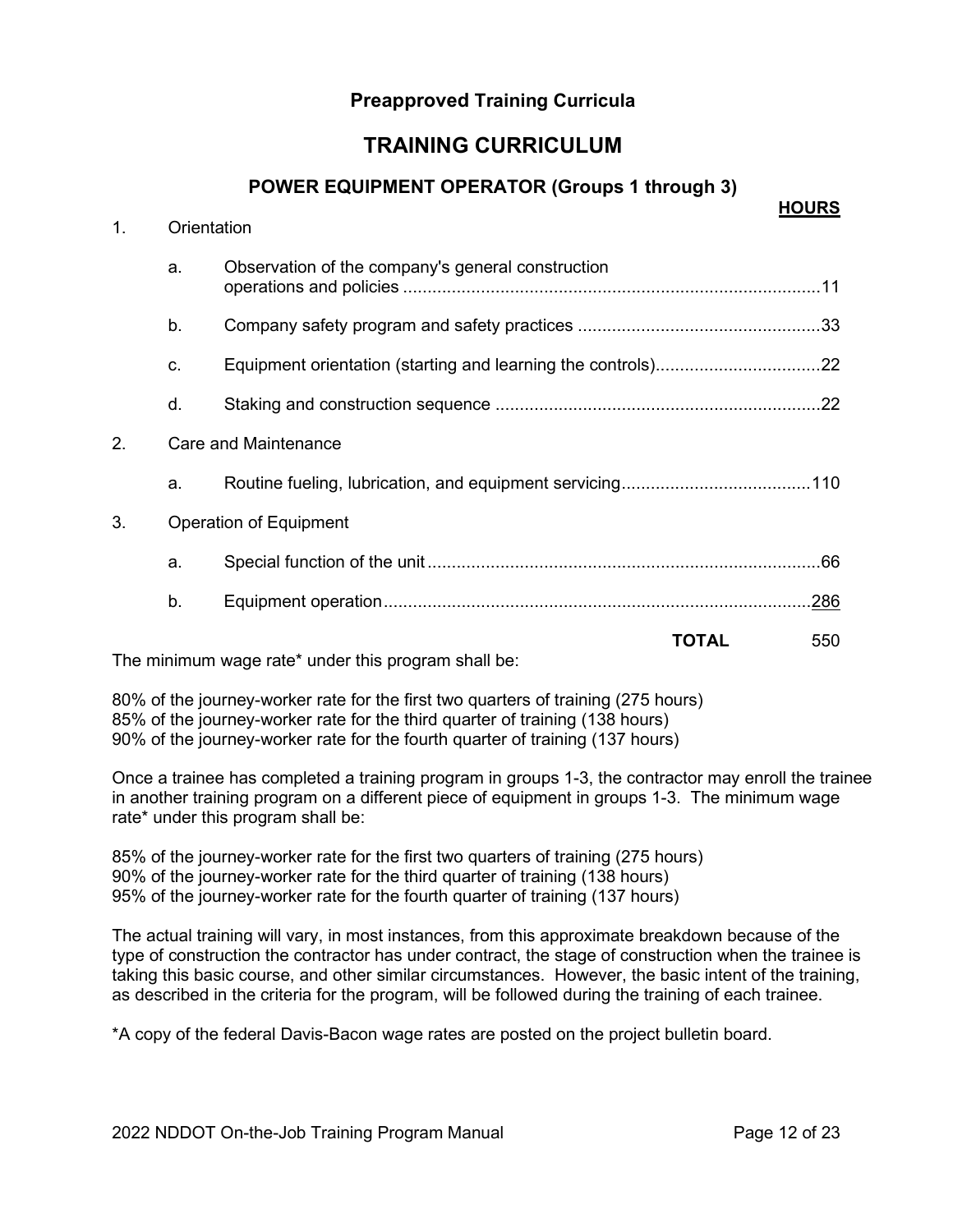# **POWER EQUIPMENT OPERATOR (Groups 4 through 6)**

| 1. | Orientation |                                                                     | טווטטוו |
|----|-------------|---------------------------------------------------------------------|---------|
|    | a.          | Observation of the company's general construction                   |         |
|    | b.          |                                                                     |         |
|    | C.          | Equipment orientation (starting and learning the controls)14        |         |
|    | d.          |                                                                     |         |
| 2. |             | <b>Care and Maintenance</b>                                         |         |
|    | a.          |                                                                     |         |
| 3. |             | <b>Operation of Equipment</b>                                       |         |
|    | a.          |                                                                     |         |
|    | b.          |                                                                     |         |
|    |             | <b>TOTAL</b><br>The minimum wage rate* under this program shall be: | 350     |

80% of the journey-worker rate for the first two quarters of training (175 hours) 85% of the journey-worker rate for the third quarter of training (88 hours) 90% of the journey-worker rate for the fourth quarter of training (87 hours)

Once a trainee has completed a training program in groups 4-6, the contractor may enroll the trainee in another training program on a different piece of equipment in groups 4-6. The minimum wage rate\* under this program shall be:

85% of the journey-worker rate for the first two quarters of training (175 hours) 90% of the journey-worker rate for the third quarter of training (88 hours) 95% of the journey-worker rate for the fourth quarter of training (87 hours)

The actual training will vary, in most instances, from this approximate breakdown because of the type of construction the contractor has under contract, the stage of construction when the trainee is taking this basic course, and other similar circumstances. However, the basic intent of the training, as described in the criteria for the program, will be followed during the training of each trainee.

\* The federal Davis-Bacon wage rates provide the basis for the stated journey-worker rates and are to be posted on the project bulletin board.

**HOURS**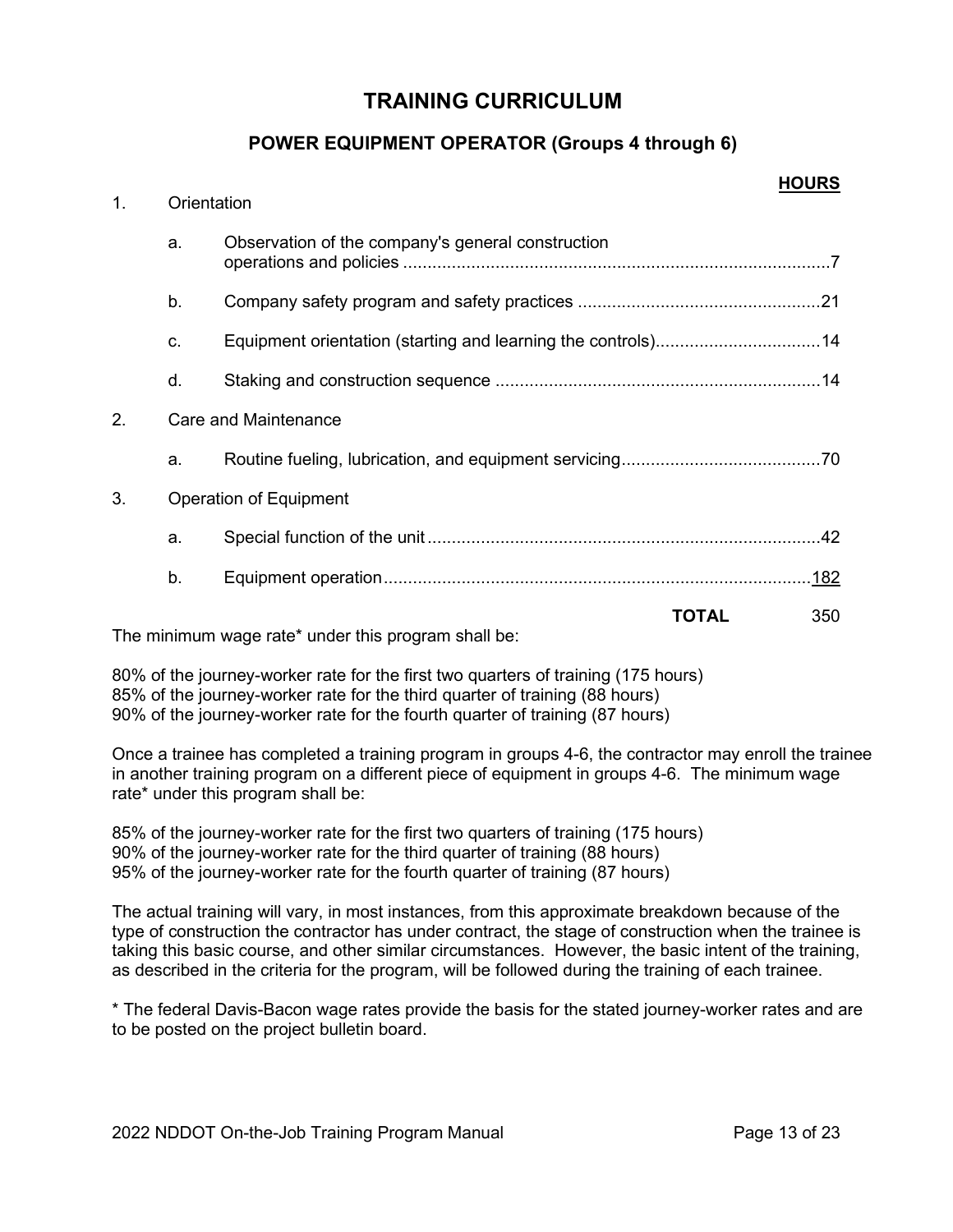#### **CARPENTERS**

#### **CEMENT MASONS/FINISHERS**

#### **LABORERS:**

#### **Group 1**

Drill Runner Tender; Flaggers and Pilot Car Drivers; General Construction Laborer; Light Truck and Pickup Driver; Pipe Handler; Sack Shaker (cement and mineral filler); Salamander Heater and Blower Tender

#### **Group 2**

Bituminous Worker (Shoveler, Dumper, Raker, and Floater); Brick and Mason Tender; Bulk Cement Handler; Carpenter Tender; Chain Saw Operator; Chipping Hammer, Grinders, and Paving Brakers (tamper-dirt); Concrete Bucket Signalman; Concrete Curing Man (not water); Concrete Finisher Tender; Concrete Saw Operator; Concrete Vibrator Operator; Conduit Layer, telephone or electrical; Culvert Pipe Layer; Form Setter (pavement); Gas, Electric or Pneumatic Tool Operator; Kettleman (bitum. or lead); Multiplate Pipe Layer; Power Buggy Operator; Semi Skilled Laborer

#### **Group 3**

Bottom Man (sanitary sewer, storm sewer, water, and gas line); Caisson Worker; Concrete Mixer Operator (one bag capacity); Mortar Mixer

#### **Group 4**

Drill Runner (includes Wagon Churn or Air Track); Pipe Layers (sanitary sewer, storm sewer, water, and gas lines); Powderman, gunite and sandblast; Nozzleman; Reinforcing Steel Setters/Tiers

### **POWER EQUIPMENT OPERATORS:**

#### **Group 1**

All Cranes, 60 tons and over; Cranes doing piling, sheeting, dragline/clam work; Derrick (Guy and Still); Gentry Crane Operator; Helicopter Operator; Mole Operator or Tunnel Mucking Machine; Power Shovel, 3 ½ cy and over; Traveling Tower Crane

#### **Group 2**

All Cranes, 21 tons and up to 59 tons; Backhoe Operator, 3 cy and over; Creter Crane; Dredge Operator, 12; and over; Equipment Dispatcher; Finish Motor Grader; Front End Loader Operator, 8 cy and over; Master Mechanic (when supervising 5 or more Mechanics); Mon-O-Rail Hoist Operator; Power Shovel, up to and including 3 ½ cy; Tugboat

### **Group 3**

All Cranes, 20 tons and under; Asphalt Paving Machine Operator; Asphalt Plant Operator; Automated Grade Trimmer; Backhoe Operator, 1 cy up to and including 2 ½ cy; Boom Truck, Hydraulic, 8 tons and over; Cableway operator; Concrete Batch Plant Operator (electronic or manual); Concrete Mixer Paving Machine Operator; Concrete Paver, Bridge Decks; Concrete Pump; Concrete Spreader Operator and Belt Placer; Crushing Plant Operator; Dozer Operator; Dredge Operator or Engineer, 11" and under; Drill Rigs, Heavy Duty Rotary or Churn or Cable Drill; Front End Loader Operator, 3 ½ cy up to and including 7 ½ cy; Gravel Washing and Screening Plant Operator; Locomotive, all types; Mechanic or Welder, Heavy Duty; Motor Grader Operator; Pavement Breaker, Non-Hydro Hammer Type: Pipeline Wrapping, cleaning, and Bending Machine Operator; Power Actuated Auger and Horizontal Boring Machine Operator, 6" and over; Refrigeration Plant Engineer; Rotomill Machine (Surface Planer), 43: and over; Scraper Operator; Slip Form concrete Paving Operator; Tandem Pushed Quad 9 or similar; Tractor with Boom Attachment; Trenching Machine Operator, 100 H.P. and over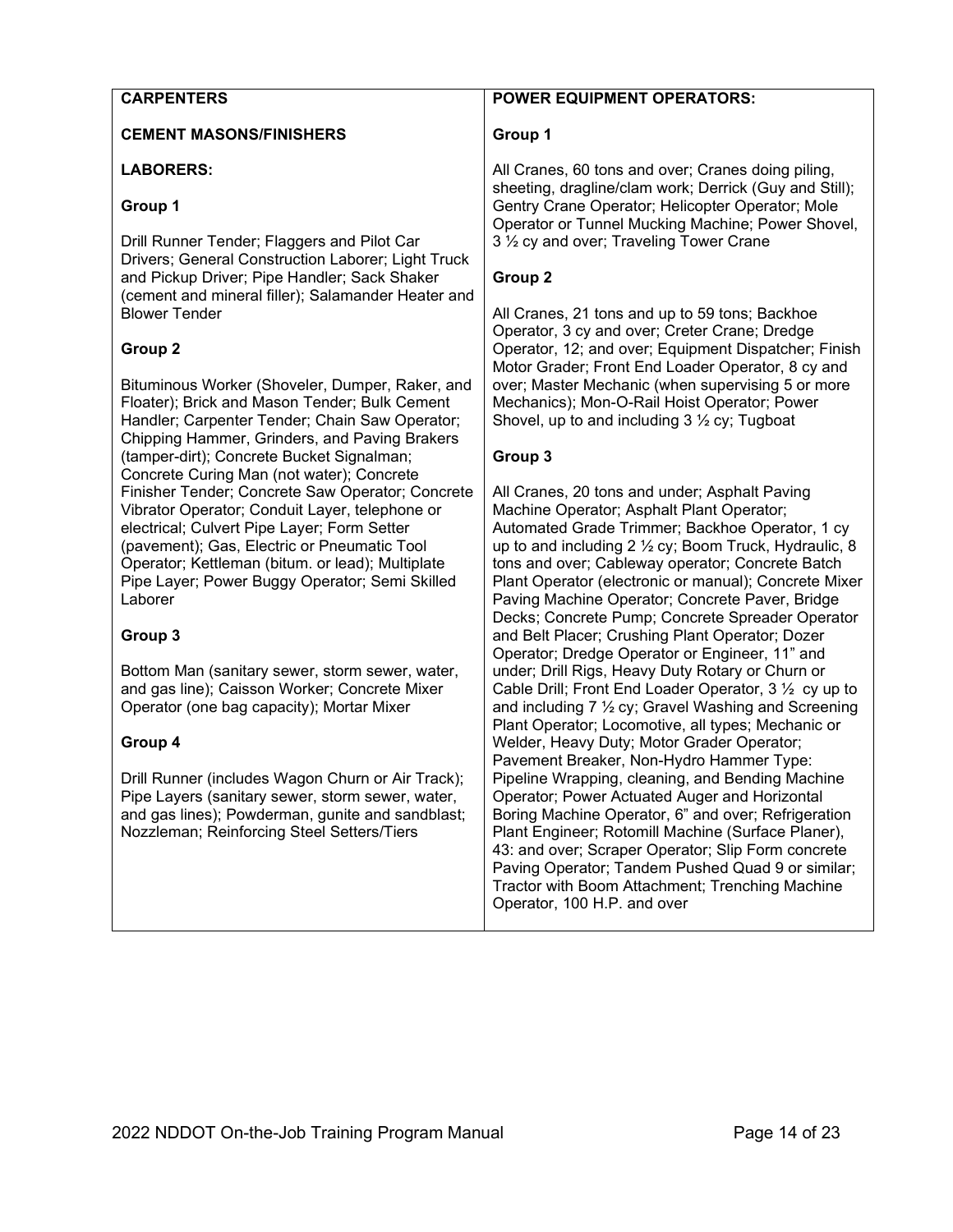#### **POWER EQUIPMENT OPERATORS:**

#### **Group 4**

Articulated/Off Road Hauler; Asphalt Dump Person; Asphalt Paving Screed Operator; Backhoe, up to and including ½ cy; Console Board Operator; Distributor Operator (Bituminous); Forklift Operator; Front End Loader, 1-1/2 cy up to and including 3 cy; Grade Person; Gravel Screening Plant Operator (not crushing or washing); Greaser; Laser Screed Operator; Longitudinal Float and Spray Operator; Motor Grader Operator (Haul Road); Paving Breaker, Hydro Hammer Type; Pugmill Operator; Push Tractor; Roller, Steel and Rubber on Hot Mix Asphalt Paving; Rotomill Machine (Surface Planer), up to and including 42"; Sand and Chip Spreader; Self-Propelled Sheepsfoot Packer with or without Blade Attachment; Self-Propelled Traveling Soil Stabilizer; Sheepsfoot Packer with Dozer Attachment, 100 H.P. and over; Shouldering Machine; Slip Form, Curb and Gutter Operator; Tamping Machine Operator; Tie Tamper and Ballast Machine; Trenching Machine Operator, 46 H.P. up to and including 99 H.P.; Truck Mechanic; Tub Grinder; Well Points

#### **Group 5**

Boom Truck, A-Frame Or Hydraulic, 2 tons up to and Including 7 tons; Broom, Self-Propelled; Concrete Saw (Power Operated); Front End Loader Operator, less than 1-1/2 cy; Mobile Cement Mixer; Oiler; Power Actuated Auger and Horizontal Boring Machine Operator, up to and including 5"; Roller(on other than Hot Mix Asphalt Paving); Vibrating Packer Operator (Pad Type) (Self-Propelled); Water Spraying Equipment, Self-Propelled

#### **POWER EQUIPMENT OPERATORS:**

#### **Group 6**

Brakeman or Switchman; Curb Machine Operator (Manual); Dredge or Tugboat Deckhand; Drill Truck Gravel/Testing Operator; Form Trench Digger (Power); Gunite Operator Gunall; Paint Machine Striping Operator; Pick-up Sweeper, 1 cy and over Hopper Capacity; Scissors Jack (Self-propelled) Platform Lift; Straw Mulcher and Blower; Stump chipper Operator; Tractor Pulling Compaction or Aerating Equipment; Trenching Machine Operator, up to and including 45 H.P.

#### **TRUCK DRIVERS:**

Single-Axle Truck Tandem-and Tri-Axle Truck Tandem-and Tri-Axle Semi Lowboy Off Road Heavy Duty End Dumps, 20 yards and Under Euclid, Over 20 Yards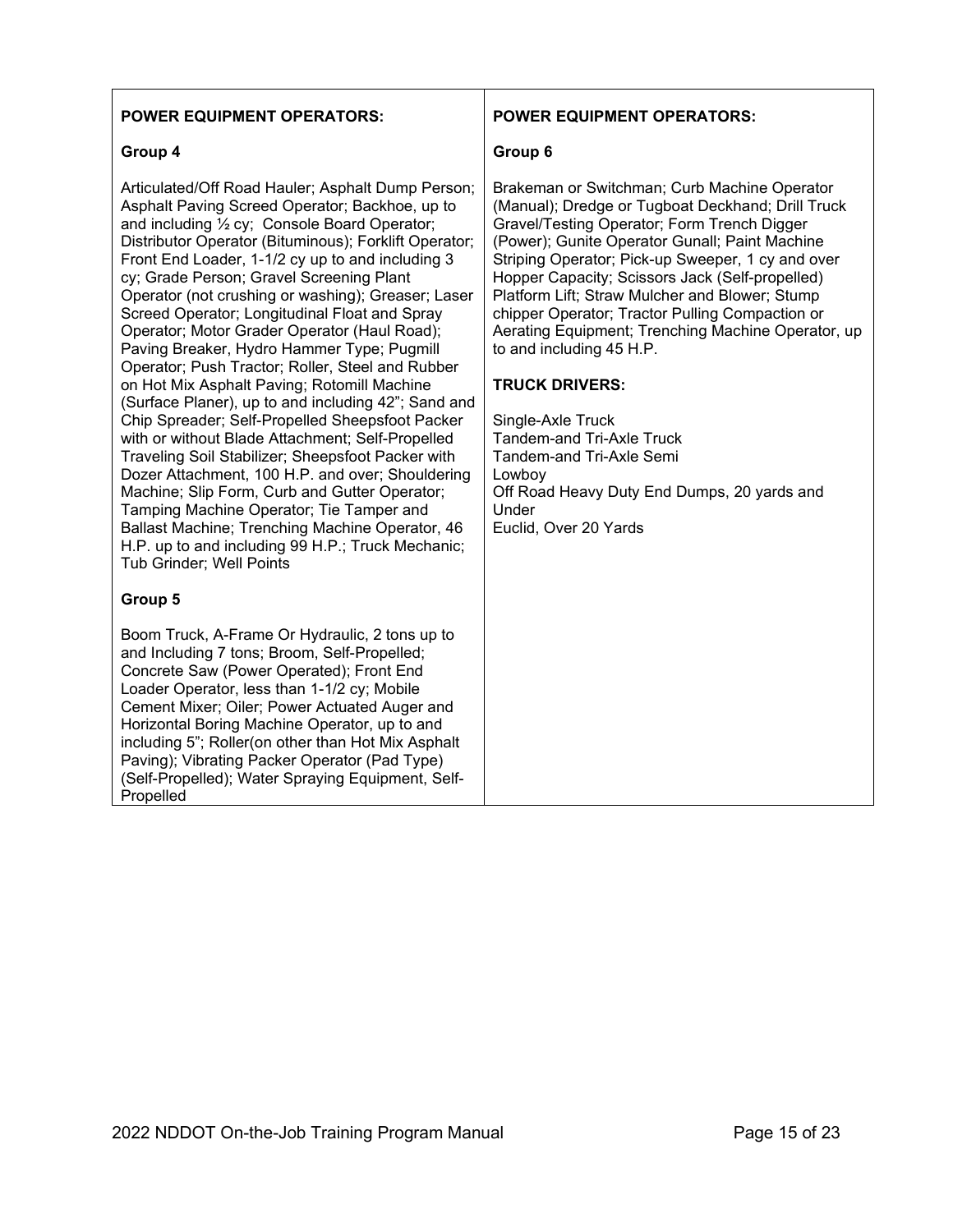# **TRUCK DRIVER (CLASSES A, B, C)**

|    |             |                                                                                                                                                                                                                |                               | <b>HOURS</b><br><u>B</u>                     |                         |
|----|-------------|----------------------------------------------------------------------------------------------------------------------------------------------------------------------------------------------------------------|-------------------------------|----------------------------------------------|-------------------------|
| 1. | Orientation |                                                                                                                                                                                                                | <u>A</u>                      |                                              | $\overline{\mathbf{c}}$ |
|    | a.          | Observation of the company's general                                                                                                                                                                           |                               | 10                                           | 10                      |
|    | b.          | Company safety program and safety practices                                                                                                                                                                    | 20                            | 20                                           | 20                      |
|    | C.          |                                                                                                                                                                                                                |                               | 10                                           | 10                      |
|    | d.          | Equipment orientation (starting and learning                                                                                                                                                                   |                               | 10                                           | 10                      |
|    | е.          |                                                                                                                                                                                                                |                               | 20                                           | 20                      |
| 2. |             | <b>Care and Maintenance</b>                                                                                                                                                                                    |                               |                                              |                         |
|    | a.          | Routine fueling, lubrication, servicing, and                                                                                                                                                                   |                               | 40                                           | 30                      |
| 3. |             | <b>Operation of Equipment</b>                                                                                                                                                                                  |                               |                                              |                         |
|    | a.          |                                                                                                                                                                                                                |                               | 25                                           | 20                      |
|    | b.          |                                                                                                                                                                                                                |                               | 265                                          | 180                     |
|    |             | <b>TOTAL</b>                                                                                                                                                                                                   | 500                           | 400                                          | 300                     |
|    |             | The minimum wage rates* under this program shall be:                                                                                                                                                           |                               |                                              |                         |
|    |             | 80% of the journey-worker rate for the first two quarters of training<br>85% of the journey-worker rate for the third quarter of training<br>90% of the journey-worker rate for the fourth quarter of training | <u>A</u><br>250<br>125<br>125 | $\overline{\mathbf{B}}$<br>200<br>100<br>100 | C<br>150<br>75<br>75    |

The actual training will vary, in most instances, from this approximate breakdown because of the type of construction the contractor has under contract, the stage of construction when the trainee is taking this basic course, and other similar circumstances. However, the basic intent of the training, as described in the criteria for the program, will be followed during the training of each trainee.

\* The federal Davis-Bacon wage rates provide the basis for the stated journey-worker rates and are to be posted on the project bulletin board.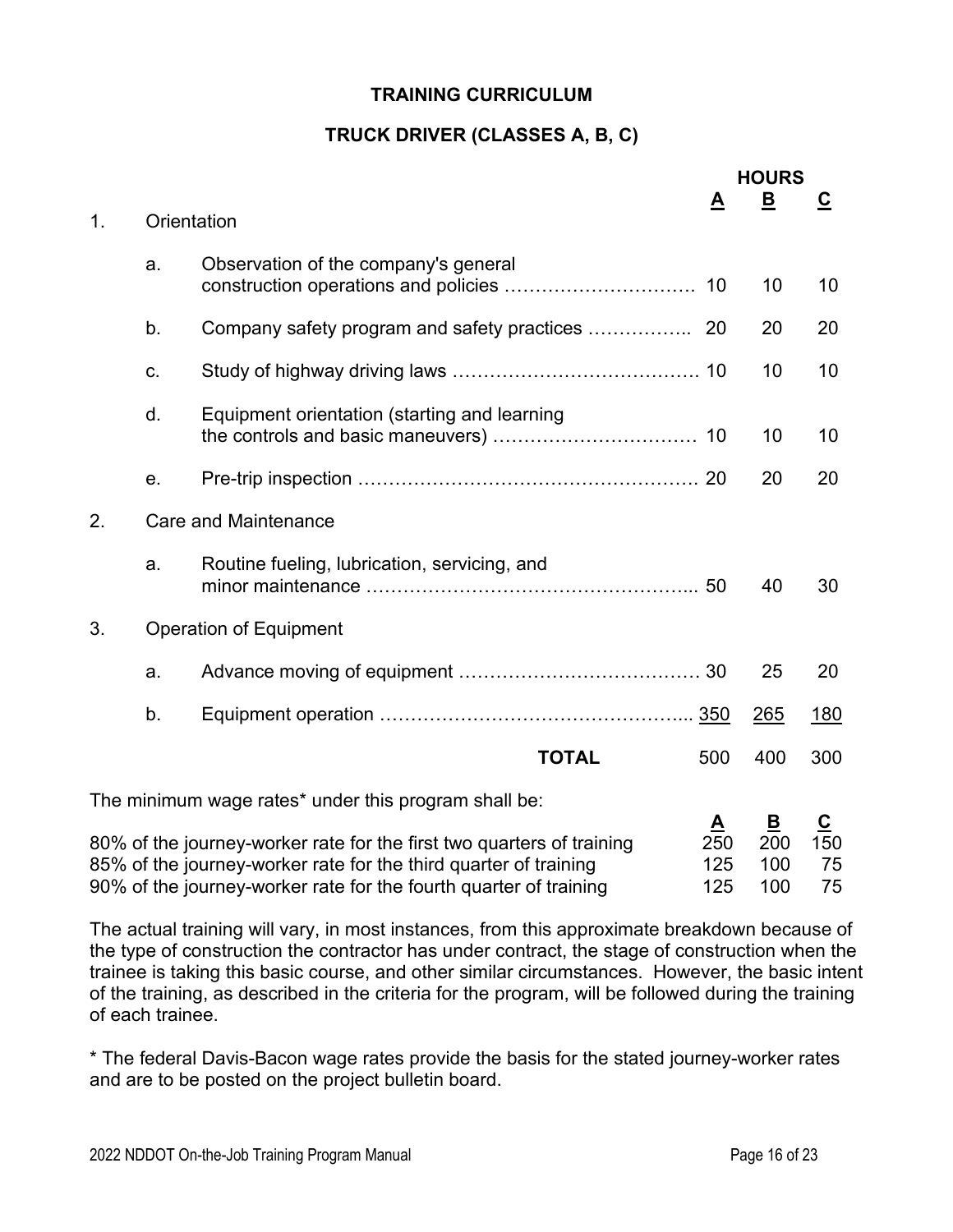# **STRUCTURAL CARPENTER**

# **HOURS**

| 1 <sub>1</sub> |    | Applied Techniques of Highway Structures Construction |              |     |
|----------------|----|-------------------------------------------------------|--------------|-----|
|                | a. |                                                       |              |     |
|                | b. |                                                       |              |     |
|                | C. |                                                       |              |     |
|                | d. |                                                       |              |     |
|                | е. |                                                       |              |     |
|                | f. |                                                       |              |     |
| 2.             |    |                                                       |              |     |
| 3.             |    | Orientation and Instruction With Application          |              |     |
|                | a. |                                                       |              |     |
|                | b. |                                                       |              |     |
|                | C. |                                                       |              |     |
|                |    |                                                       | <b>TOTAL</b> | 500 |
|                |    | The minimum wage rate* under this program shall be:   |              |     |

80% of the journey-worker rate for the first two quarters of training (250 hours) 85% of the journey-worker rate for the third quarter of training (125 hours) 90% of the journey-worker rate for the fourth quarter of training (125 hours)

A certificate of completion as a highway construction structural carpenter will be awarded to the employee.

The training may vary from this breakdown due to the type of construction the contractor has under contract, the stage of construction when the trainee is taking this basic course, and other similar circumstances. However, the basic intent of the training, as described in the criteria for the program, will be followed during the training of each trainee.

\*The trainee's rate of pay shall be based on that of the highway construction carpenter classification in the federal Davis-Bacon wage rates contained in the contract proposal. The federal Davis-Bacon wage rates provide the basis for the stated journey-worker rates and are to be posted on the project bulletin board.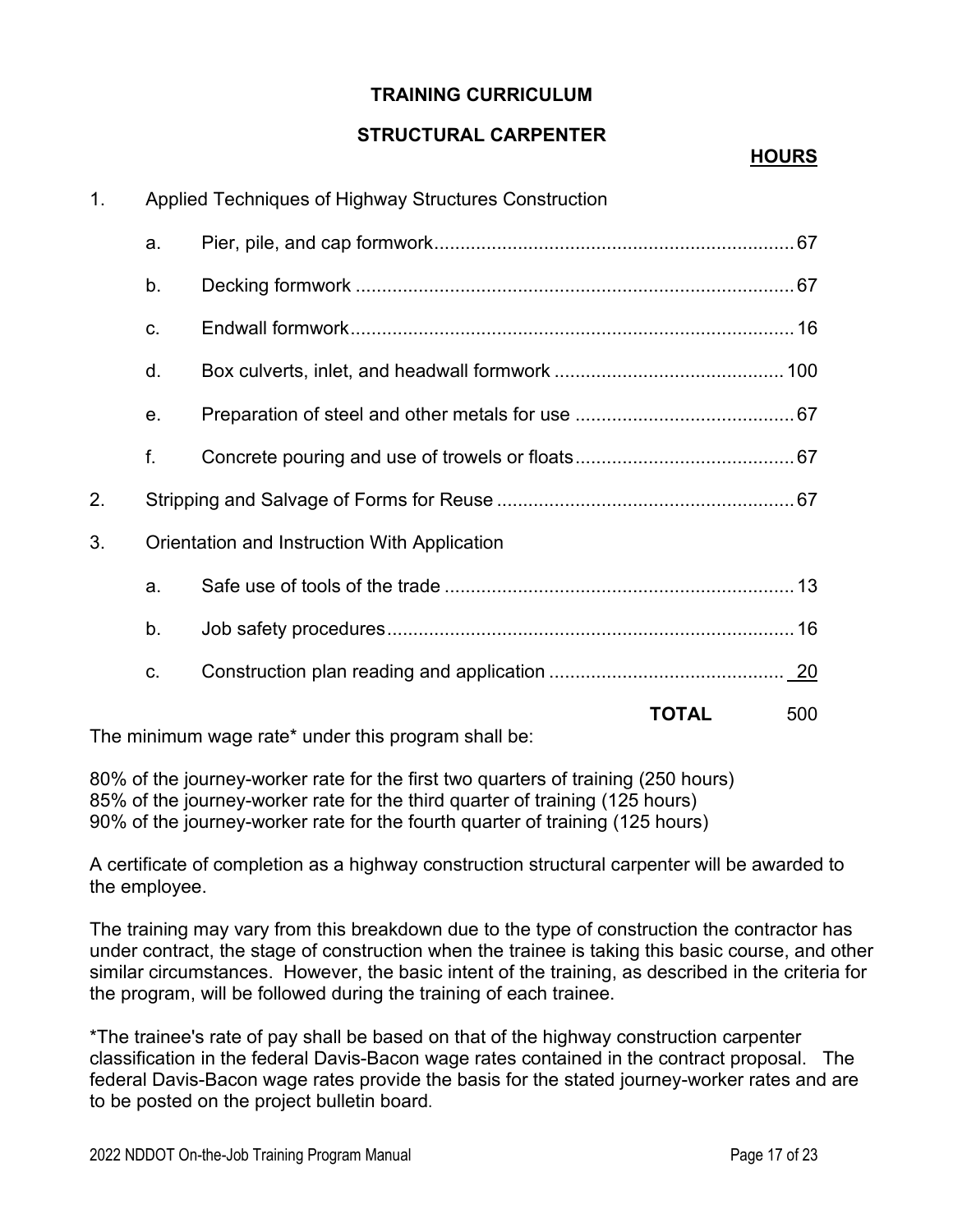### **CONCRETE FINISHER**

| 1. | Orientation    |                                                                            |              | πυυκο |
|----|----------------|----------------------------------------------------------------------------|--------------|-------|
|    | a.             | Observation of the company's general construction operations and policies6 |              |       |
|    | b.             |                                                                            |              |       |
|    | C <sub>1</sub> |                                                                            |              |       |
|    | d.             |                                                                            |              |       |
| 2. |                | Care and Maintenance                                                       |              |       |
|    | a.             |                                                                            |              |       |
|    | b.             | Routine cleaning of work area and materials, handling of                   |              |       |
| 3. |                | <b>Operation of Equipment</b>                                              |              |       |
|    |                |                                                                            |              |       |
|    |                |                                                                            |              |       |
|    |                |                                                                            |              |       |
|    |                |                                                                            |              |       |
|    |                | The minimum wage rate* under this program shall be:                        | <b>TOTAL</b> | 500   |

80% of the journey-worker rate for the first two quarters of training (250 hours) 85% of the journey-worker rate for the third quarter of training (125 hours) 90% of the journey-worker rate for the fourth quarter of training (125 hours)

The actual training will vary, in most instances, from this approximate breakdown because of the type of construction the contractor has under contract, the stage of construction when the trainee is taking this basic course, and other similar circumstances. However, the basic intent of the training, as described in the criteria for the program, will be followed during the training of each trainee.

\* The federal Davis-Bacon wage rates provide the basis for the stated journey-worker rates and are to be posted on the project bulletin board.

**HOURS**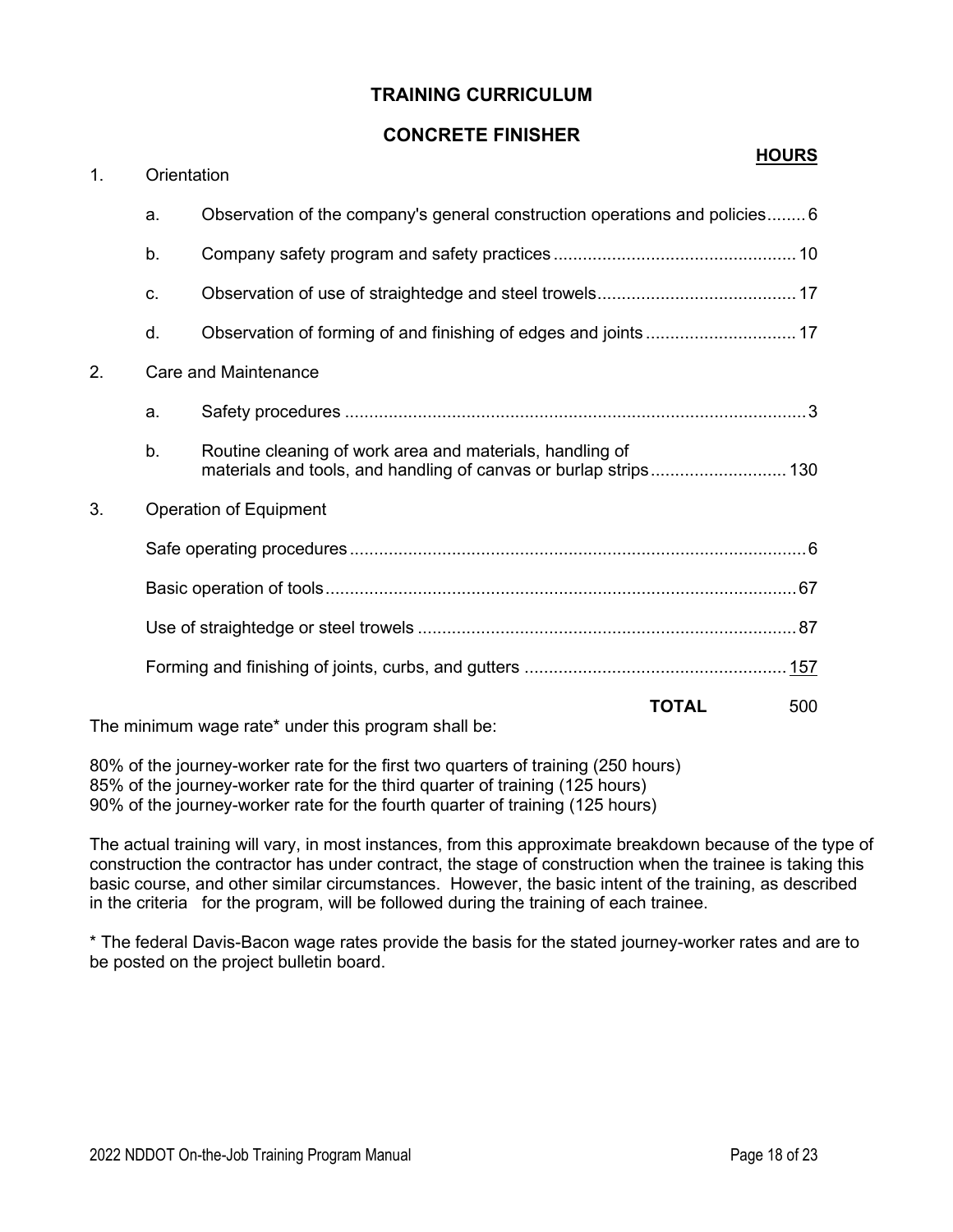|                      |         |                   | FOR BID OPENINGS: February 25, 2022 to PRESENT         |
|----------------------|---------|-------------------|--------------------------------------------------------|
| <b>TRAINEE</b>       |         |                   |                                                        |
| <b>TRAINER</b>       |         |                   |                                                        |
|                      |         |                   | POWER EQUIPMENT OPERATORS                              |
|                      |         |                   | GROUP 1 Journey-worker Wage: 31.60/hr. + 18.85 fringes |
| Trainee Hours        | Rate    |                   |                                                        |
| $1 - 275$            |         |                   | $80\%$ 25.28 + 18.85                                   |
| $276 - 413$          |         |                   | $85\%$ 26.86 + 18.85                                   |
| $414 - 550$          |         | $90\%$ and $90\%$ | $28.44 + 18.85$                                        |
|                      |         |                   | GROUP 2 Journey-worker Wage: 30.20/hr. + 18.85 fringes |
| <b>Trainee Hours</b> | Rate    |                   |                                                        |
| $1 - 275$            | 80%     |                   | $24.16 + 18.85$                                        |
| 276-413              |         |                   | $85\%$ 25.67 + 18.85                                   |
| $414 - 550$          |         |                   | $90\%$ 27.18 + 18.85                                   |
|                      |         |                   | GROUP 3 Journey-worker Wage: 29.95/hr. + 18.85 fringes |
| Trainee Hours        | Rate    |                   |                                                        |
| $1 - 275$            | 80%     |                   | $23.96 + 18.85$                                        |
| $276 - 413$          | 85%     |                   | $25.46 + 18.85$                                        |
| $414 - 550$          | 90%     |                   | $26.96 + 18.85$                                        |
|                      |         |                   | GROUP 4 Journey-worker Wage: 29.80/hr. + 18.85 fringes |
| Trainee Hours        | Rate    |                   |                                                        |
| $1 - 175$            | 80%     |                   | $23.84 + 18.85$                                        |
| $176 - 263$          | 85%     |                   | $25.33 + 18.85$                                        |
| $264 - 350$          | $90\%$  |                   | $26.82 + 18.85$                                        |
|                      |         |                   | GROUP 5 Journey-worker Wage: 28.95/hr. + 18.85 fringes |
| Trainee Hours        | Rate    |                   |                                                        |
| $1 - 175$            | 80%     |                   | $23.16 + 18.85$                                        |
| $176 - 263$          | 85%     |                   | $24.61 + 18.85$                                        |
| $264 - 350$          | 90%     |                   | $26.06 + 18.85$                                        |
| GROUP 6              |         |                   | Journey-worker Wage: 27.65/hr. + 18.85 fringes         |
| Trainee Hours        | Rate    |                   |                                                        |
| $1 - 175$            | $*80\%$ |                   | $22.12 + 18.85$                                        |
| $176 - 263$          | 85%     |                   | $23.50 + 18.85$                                        |
| $264 - 350$          | 90%     |                   | $24.89 + 18.85$                                        |
|                      |         |                   |                                                        |

\*80% rate will be adjusted up if it falls below the minimum wage of \$22.65 for Group 1 Laborers.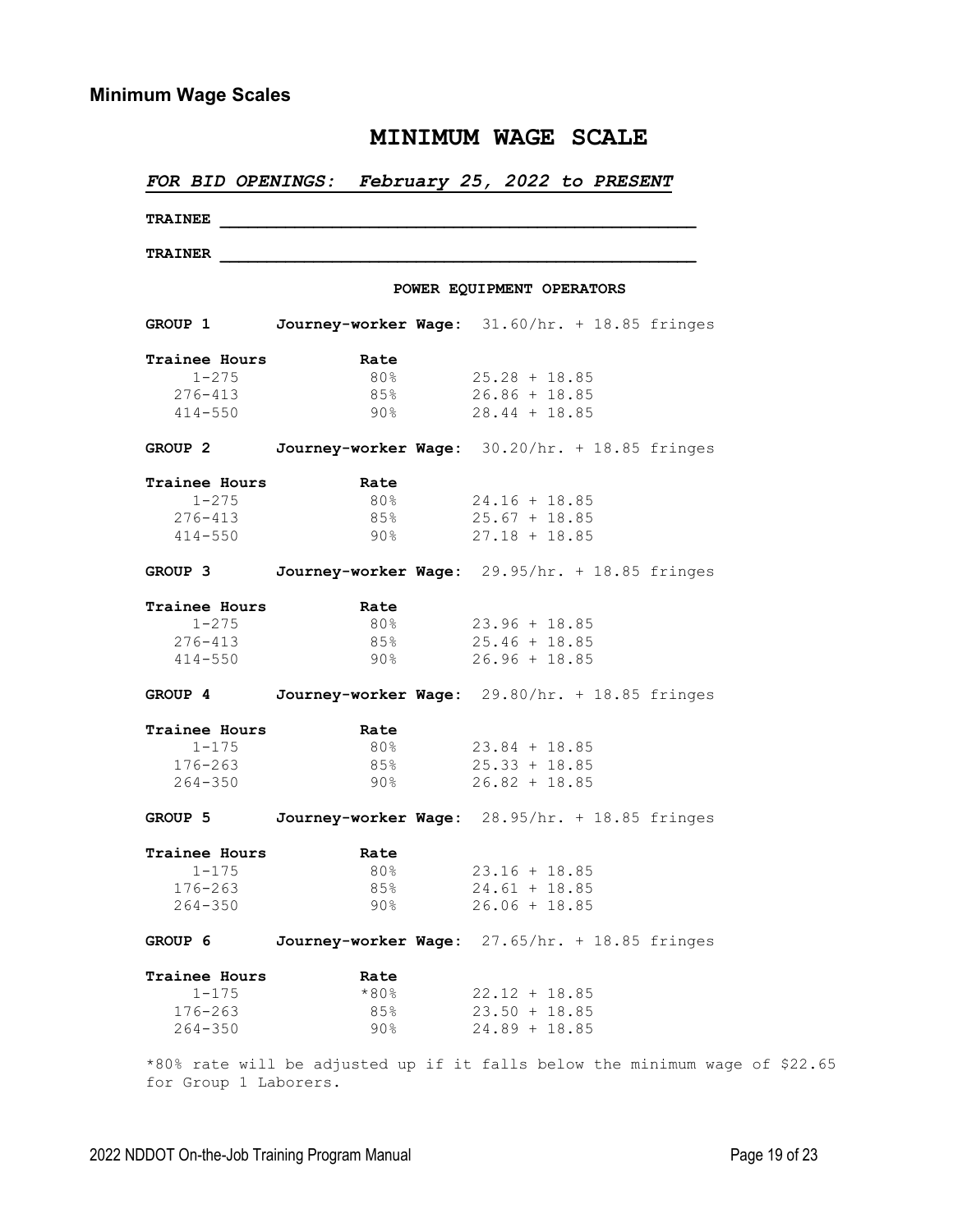| <b>TRAINEE</b><br><b>TRAINER</b><br>POWER EQUIPMENT OPERATORS - Second Program<br>GROUP 1 Journey-worker Wage: 31.60/hr. + 18.85 fringes<br><b>Trainee Hours</b><br>Rate<br>$26.86 + 18.85$<br>$1 - 275$<br>85%<br>$90\%$ 28.44 + 18.85<br>276-413<br>$95\%$ 30.02 + 18.85<br>$414 - 550$<br>GROUP 2 Journey-worker Wage: 30.20/hr. + 18.85 fringes<br>Trainee Hours<br>Rate<br>$1 - 275$<br>85%<br>$25.67 + 18.85$<br>276-413<br>90%<br>$27.18 + 18.85$<br>$28.69 + 18.85$<br>$414 - 550$<br>95%<br>GROUP 3 Journey-worker Wage: 29.95/hr. + 18.85 fringes<br><b>Trainee Hours 6. Rate</b><br>85% 25.46 + 18.85<br>$1 - 275$<br>$276 - 413$<br>90%<br>$26.96 + 18.85$<br>$414 - 550$<br>$95\%$ 28.45 + 18.85<br>GROUP 4 Journey-worker Wage: 29.80/hr. + 18.85 fringes<br><b>Trainee Hours</b><br>Rate<br>$1 - 175$<br>$85\%$ 25.33 + 18.85<br>$176 - 263$<br>$90\%$ 26.82 + 18.85<br>$264 - 350$<br>$95\%$ 28.31 + 18.85<br>GROUP 5 Journey-worker Wage: 28.95/hr. + 18.85 fringes<br>Trainee Hours<br>Rate<br>85%<br>$1 - 175$<br>$24.61 + 18.85$<br>90%<br>$176 - 263$<br>$26.06 + 18.85$<br>$264 - 350$<br>95%<br>$27.50 + 18.85$ |  |
|----------------------------------------------------------------------------------------------------------------------------------------------------------------------------------------------------------------------------------------------------------------------------------------------------------------------------------------------------------------------------------------------------------------------------------------------------------------------------------------------------------------------------------------------------------------------------------------------------------------------------------------------------------------------------------------------------------------------------------------------------------------------------------------------------------------------------------------------------------------------------------------------------------------------------------------------------------------------------------------------------------------------------------------------------------------------------------------------------------------------------------------|--|
|                                                                                                                                                                                                                                                                                                                                                                                                                                                                                                                                                                                                                                                                                                                                                                                                                                                                                                                                                                                                                                                                                                                                        |  |
|                                                                                                                                                                                                                                                                                                                                                                                                                                                                                                                                                                                                                                                                                                                                                                                                                                                                                                                                                                                                                                                                                                                                        |  |
|                                                                                                                                                                                                                                                                                                                                                                                                                                                                                                                                                                                                                                                                                                                                                                                                                                                                                                                                                                                                                                                                                                                                        |  |
|                                                                                                                                                                                                                                                                                                                                                                                                                                                                                                                                                                                                                                                                                                                                                                                                                                                                                                                                                                                                                                                                                                                                        |  |
|                                                                                                                                                                                                                                                                                                                                                                                                                                                                                                                                                                                                                                                                                                                                                                                                                                                                                                                                                                                                                                                                                                                                        |  |
|                                                                                                                                                                                                                                                                                                                                                                                                                                                                                                                                                                                                                                                                                                                                                                                                                                                                                                                                                                                                                                                                                                                                        |  |
|                                                                                                                                                                                                                                                                                                                                                                                                                                                                                                                                                                                                                                                                                                                                                                                                                                                                                                                                                                                                                                                                                                                                        |  |
|                                                                                                                                                                                                                                                                                                                                                                                                                                                                                                                                                                                                                                                                                                                                                                                                                                                                                                                                                                                                                                                                                                                                        |  |
|                                                                                                                                                                                                                                                                                                                                                                                                                                                                                                                                                                                                                                                                                                                                                                                                                                                                                                                                                                                                                                                                                                                                        |  |
|                                                                                                                                                                                                                                                                                                                                                                                                                                                                                                                                                                                                                                                                                                                                                                                                                                                                                                                                                                                                                                                                                                                                        |  |
|                                                                                                                                                                                                                                                                                                                                                                                                                                                                                                                                                                                                                                                                                                                                                                                                                                                                                                                                                                                                                                                                                                                                        |  |
|                                                                                                                                                                                                                                                                                                                                                                                                                                                                                                                                                                                                                                                                                                                                                                                                                                                                                                                                                                                                                                                                                                                                        |  |
|                                                                                                                                                                                                                                                                                                                                                                                                                                                                                                                                                                                                                                                                                                                                                                                                                                                                                                                                                                                                                                                                                                                                        |  |
|                                                                                                                                                                                                                                                                                                                                                                                                                                                                                                                                                                                                                                                                                                                                                                                                                                                                                                                                                                                                                                                                                                                                        |  |
|                                                                                                                                                                                                                                                                                                                                                                                                                                                                                                                                                                                                                                                                                                                                                                                                                                                                                                                                                                                                                                                                                                                                        |  |
|                                                                                                                                                                                                                                                                                                                                                                                                                                                                                                                                                                                                                                                                                                                                                                                                                                                                                                                                                                                                                                                                                                                                        |  |
|                                                                                                                                                                                                                                                                                                                                                                                                                                                                                                                                                                                                                                                                                                                                                                                                                                                                                                                                                                                                                                                                                                                                        |  |
|                                                                                                                                                                                                                                                                                                                                                                                                                                                                                                                                                                                                                                                                                                                                                                                                                                                                                                                                                                                                                                                                                                                                        |  |
|                                                                                                                                                                                                                                                                                                                                                                                                                                                                                                                                                                                                                                                                                                                                                                                                                                                                                                                                                                                                                                                                                                                                        |  |
|                                                                                                                                                                                                                                                                                                                                                                                                                                                                                                                                                                                                                                                                                                                                                                                                                                                                                                                                                                                                                                                                                                                                        |  |
|                                                                                                                                                                                                                                                                                                                                                                                                                                                                                                                                                                                                                                                                                                                                                                                                                                                                                                                                                                                                                                                                                                                                        |  |
|                                                                                                                                                                                                                                                                                                                                                                                                                                                                                                                                                                                                                                                                                                                                                                                                                                                                                                                                                                                                                                                                                                                                        |  |
|                                                                                                                                                                                                                                                                                                                                                                                                                                                                                                                                                                                                                                                                                                                                                                                                                                                                                                                                                                                                                                                                                                                                        |  |
|                                                                                                                                                                                                                                                                                                                                                                                                                                                                                                                                                                                                                                                                                                                                                                                                                                                                                                                                                                                                                                                                                                                                        |  |
|                                                                                                                                                                                                                                                                                                                                                                                                                                                                                                                                                                                                                                                                                                                                                                                                                                                                                                                                                                                                                                                                                                                                        |  |
|                                                                                                                                                                                                                                                                                                                                                                                                                                                                                                                                                                                                                                                                                                                                                                                                                                                                                                                                                                                                                                                                                                                                        |  |
|                                                                                                                                                                                                                                                                                                                                                                                                                                                                                                                                                                                                                                                                                                                                                                                                                                                                                                                                                                                                                                                                                                                                        |  |
|                                                                                                                                                                                                                                                                                                                                                                                                                                                                                                                                                                                                                                                                                                                                                                                                                                                                                                                                                                                                                                                                                                                                        |  |
| Journey-worker Wage: 27.65/hr. + 18.85 fringes<br>GROUP 6                                                                                                                                                                                                                                                                                                                                                                                                                                                                                                                                                                                                                                                                                                                                                                                                                                                                                                                                                                                                                                                                              |  |
| <b>Trainee Hours</b><br>Rate                                                                                                                                                                                                                                                                                                                                                                                                                                                                                                                                                                                                                                                                                                                                                                                                                                                                                                                                                                                                                                                                                                           |  |
| $1 - 175$<br>85%<br>$23.50 + 18.85$                                                                                                                                                                                                                                                                                                                                                                                                                                                                                                                                                                                                                                                                                                                                                                                                                                                                                                                                                                                                                                                                                                    |  |
| $24.89 + 18.85$<br>$176 - 263$<br>90%                                                                                                                                                                                                                                                                                                                                                                                                                                                                                                                                                                                                                                                                                                                                                                                                                                                                                                                                                                                                                                                                                                  |  |
| $26.27 + 18.85$<br>$264 - 350$<br>$95\%$                                                                                                                                                                                                                                                                                                                                                                                                                                                                                                                                                                                                                                                                                                                                                                                                                                                                                                                                                                                                                                                                                               |  |
| *85% rate will be adjusted up if it falls below the minimum wage of \$22.65                                                                                                                                                                                                                                                                                                                                                                                                                                                                                                                                                                                                                                                                                                                                                                                                                                                                                                                                                                                                                                                            |  |

for Group 1 Laborers.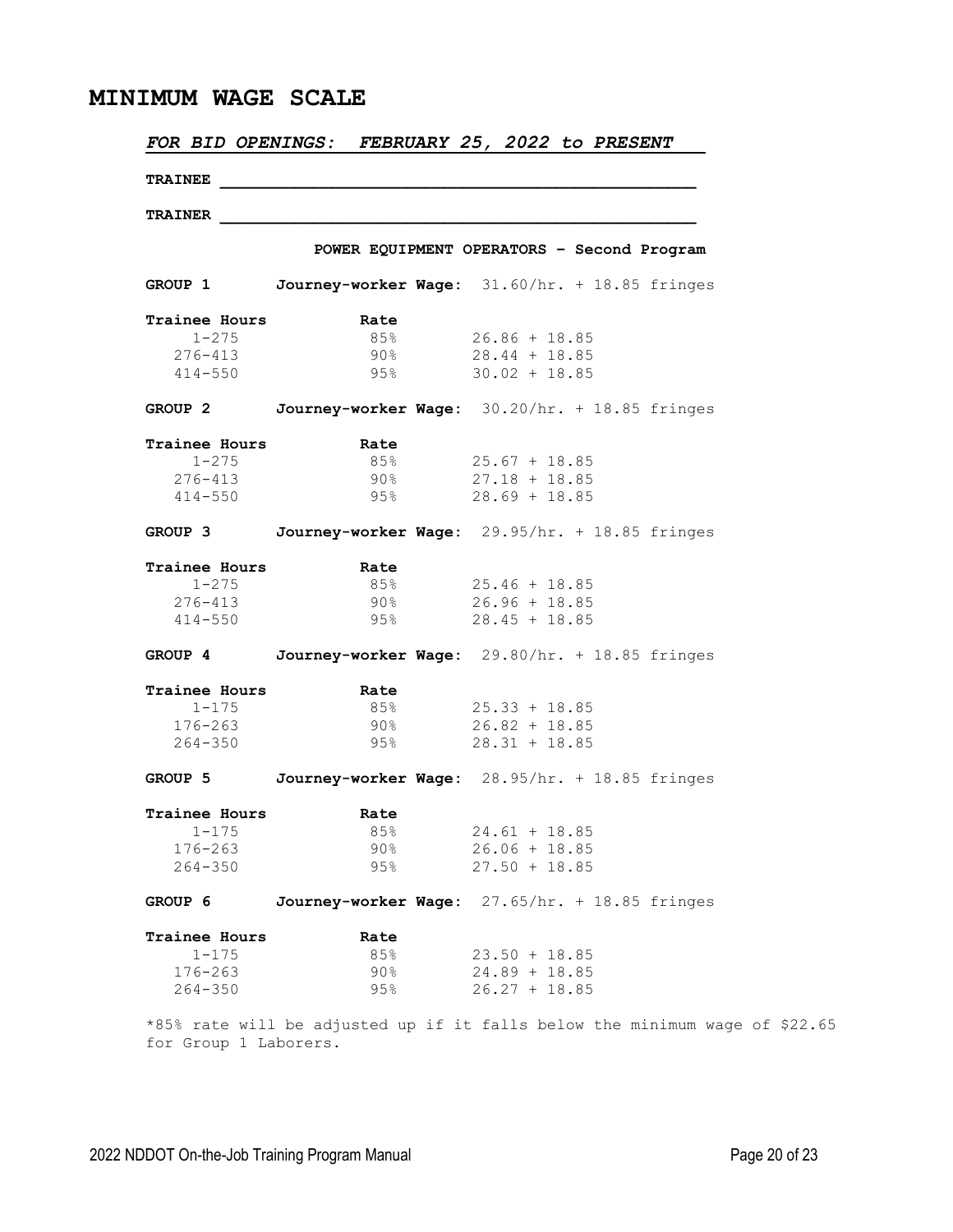### **For Bid Openings: February 25, 2022 to** *PRESENT*

**TRAINEE \_\_\_\_\_\_\_\_\_\_\_\_\_\_\_\_\_\_\_\_\_\_\_\_\_\_\_\_\_\_\_\_\_\_\_\_\_\_\_\_\_\_\_\_\_\_\_\_\_\_\_**

**TRAINER \_\_\_\_\_\_\_\_\_\_\_\_\_\_\_\_\_\_\_\_\_\_\_\_\_\_\_\_\_\_\_\_\_\_\_\_\_\_\_\_\_\_\_\_\_\_\_\_\_\_\_**

# **TRUCK DRIVERS**

| CLASS A | Journey-worker Wage: 29.87/hr. + 15.60 fringes |  |
|---------|------------------------------------------------|--|
|---------|------------------------------------------------|--|

| <b>Trainee Hours</b> | Rate |                 |
|----------------------|------|-----------------|
| $1 - 250$            | 80%  | $23.90 + 15.60$ |
| $251 - 375$          | 85%  | $25.39 + 15.60$ |
| 376-500              | ୨୦୫  | $26.88 + 15.90$ |

| CLASS B       | Journey-worker Wage: 29.99/hr. + 15.60 fringes |                 |  |
|---------------|------------------------------------------------|-----------------|--|
| Trainee Hours | Rate                                           |                 |  |
| $1 - 200$     | 80%                                            | $23.99 + 15.60$ |  |
| $201 - 300$   | 85%                                            | $25.49 + 15.60$ |  |
| $301 - 400$   | ୨୦୫                                            | $26.99 + 15.60$ |  |
|               |                                                |                 |  |

| CLASS C       | Journey-worker Wage: 30.30/hr. + 15.60 fringes |                 |  |
|---------------|------------------------------------------------|-----------------|--|
| Trainee Hours | Rate                                           |                 |  |
| $1 - 150$     | 80%                                            | $24.24 + 15.60$ |  |
| $151 - 225$   | 8.5%                                           | $25.76 + 15.60$ |  |
| $226 - 300$   | ୨୦୫                                            | $27.27 + 15.60$ |  |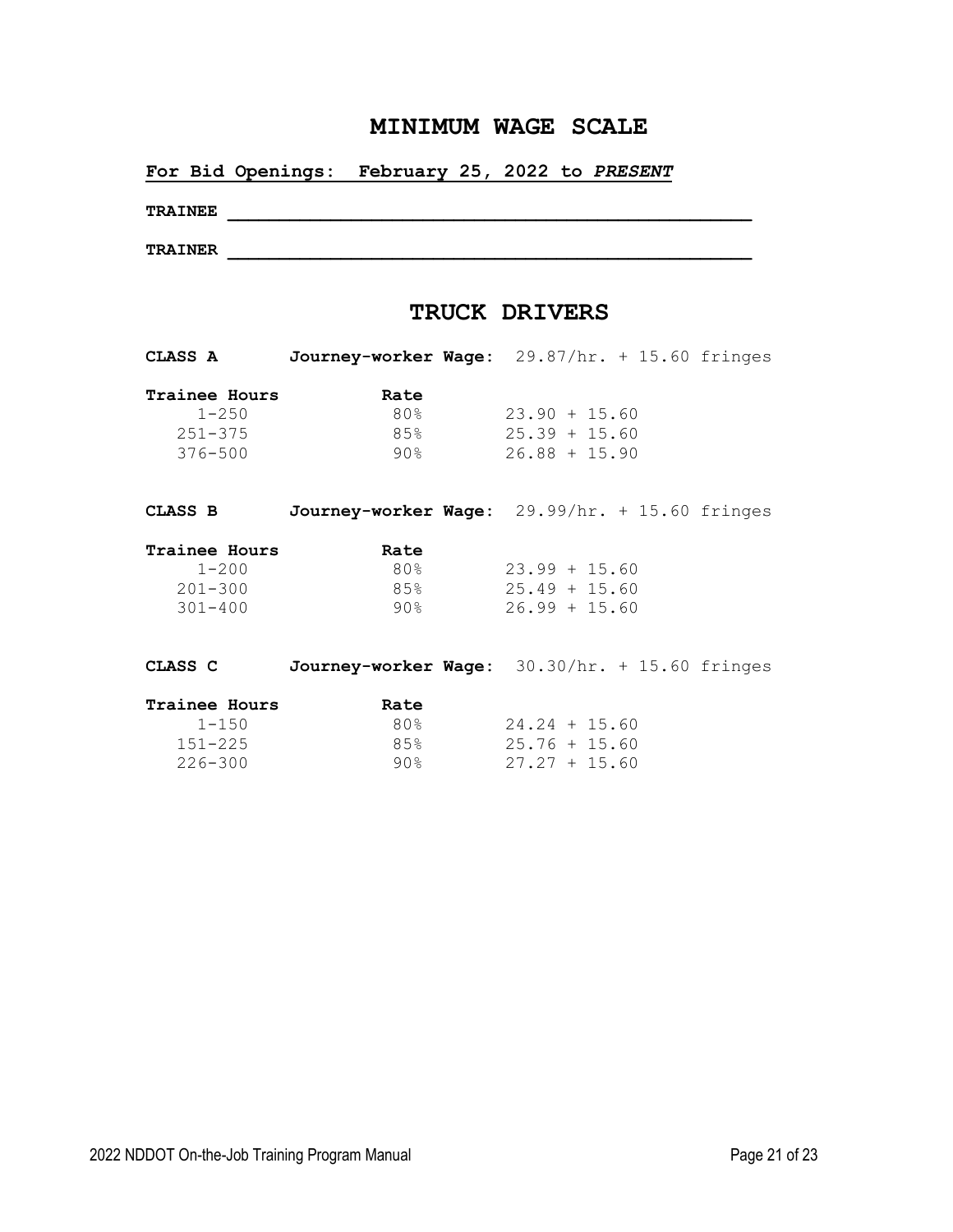**For Bid Openings: FEBRUARY 25, 2022 to** *PRESENT*

**TRAINEE \_\_\_\_\_\_\_\_\_\_\_\_\_\_\_\_\_\_\_\_\_\_\_\_\_\_\_\_\_\_\_\_\_\_\_\_\_\_\_\_\_\_\_\_\_\_\_\_\_\_\_**

**TRAINER \_\_\_\_\_\_\_\_\_\_\_\_\_\_\_\_\_\_\_\_\_\_\_\_\_\_\_\_\_\_\_\_\_\_\_\_\_\_\_\_\_\_\_\_\_\_\_\_\_\_\_**

# **STRUCTURAL CARPENTERS**

**Journey-worker Wage:** 30.60/hr. + 7.60 fringes

| $24.48 + 7.60$ |
|----------------|
| $26.01 + 7.60$ |
| $27.54 + 7.60$ |
|                |